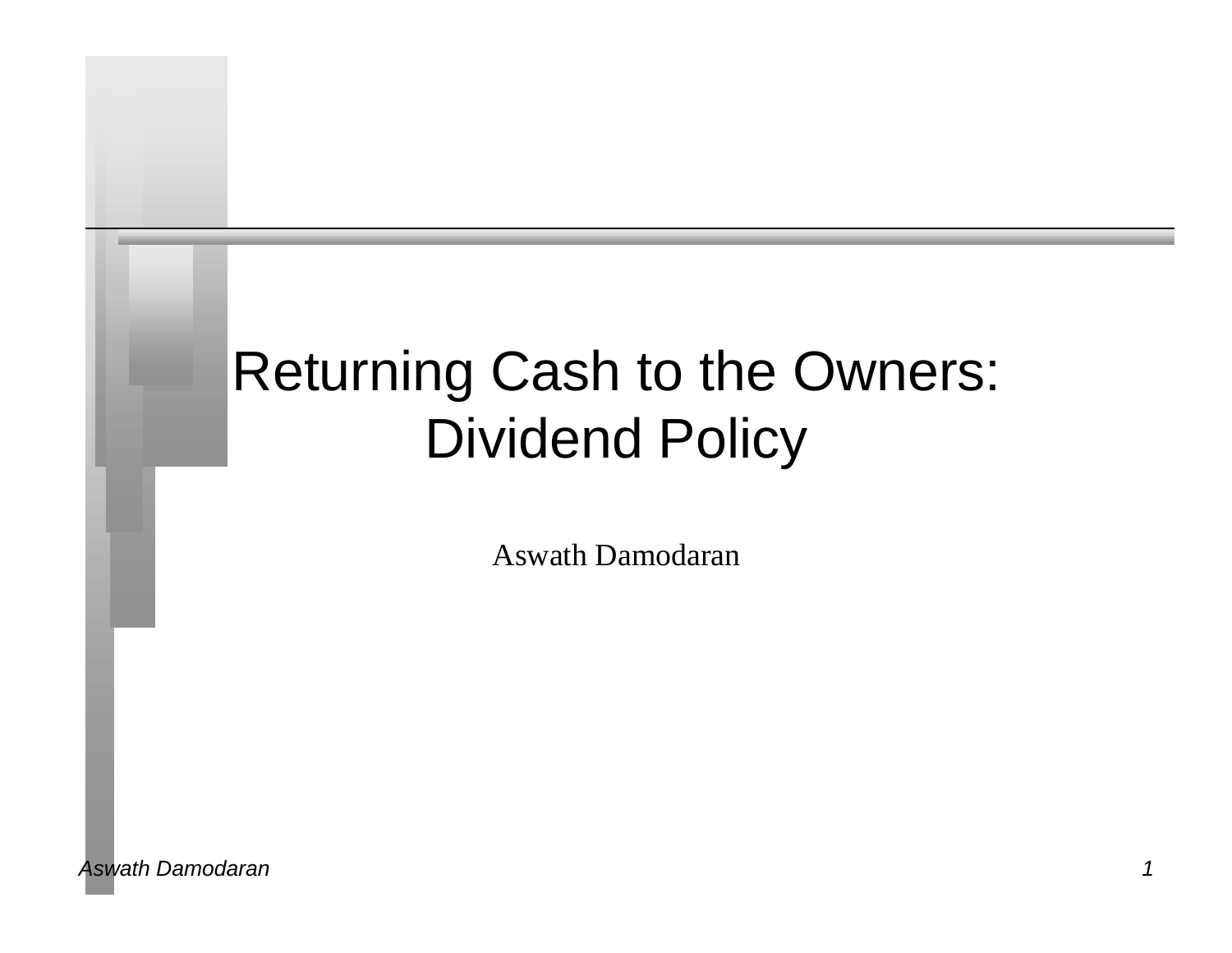# First Principles

Invest in projects that yield a return greater than the minimum acceptable hurdle rate.

- The hurdle rate should be higher for riskier projects and reflect the financing mix used - owners' funds (equity) or borrowed money (debt)
- Returns on projects should be measured based on cash flows generated and the timing of these cash flows; they should also consider both positive and negative side effects of these projects.
- n Choose a financing mix that minimizes the hurdle rate and matches the assets being financed.
- n **If there are not enough investments that earn the hurdle rate, return the cash to stockholders.**
	- • **The form of returns dividends and stock buybacks will depend upon the stockholders' characteristics.**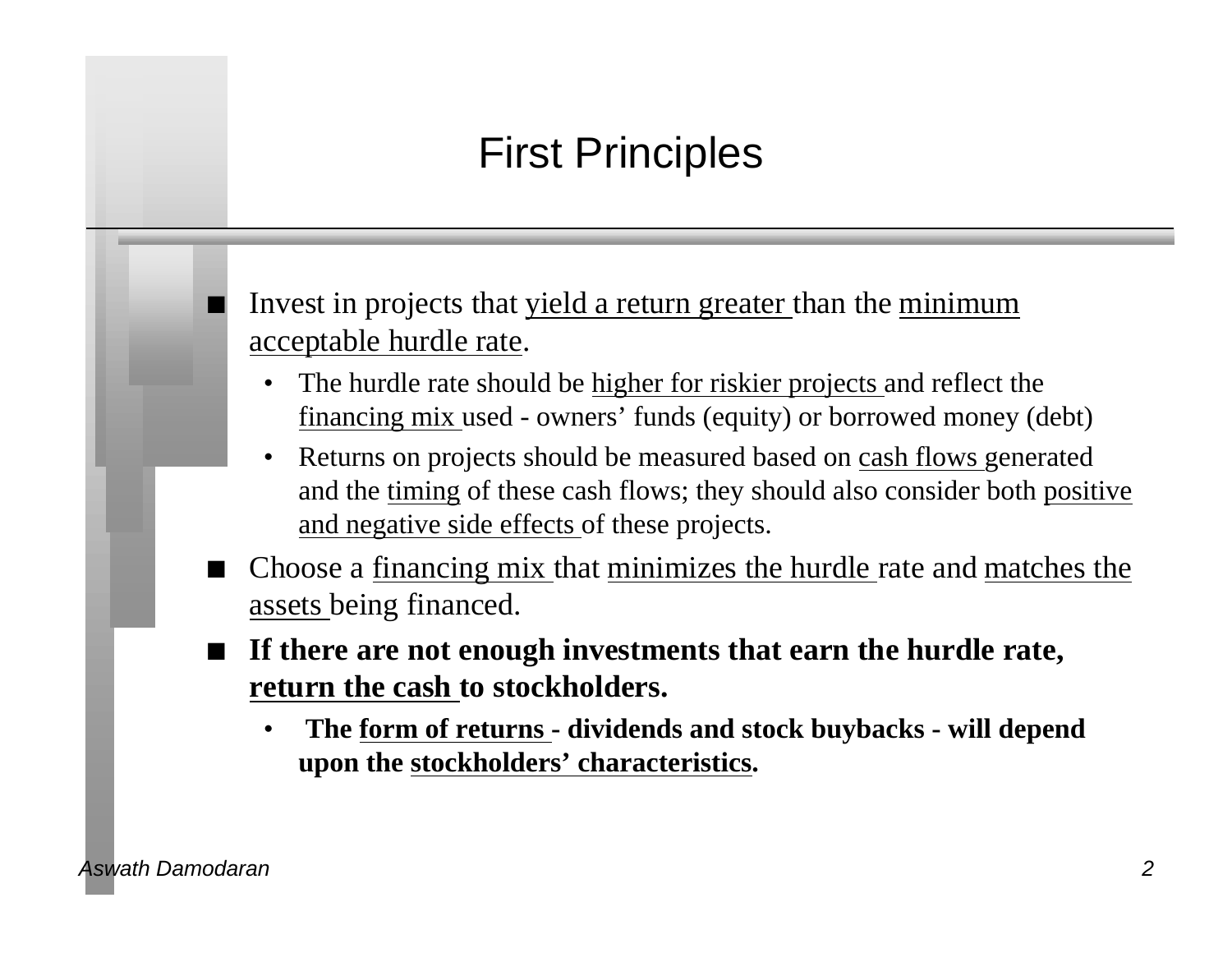#### Dividends are sticky

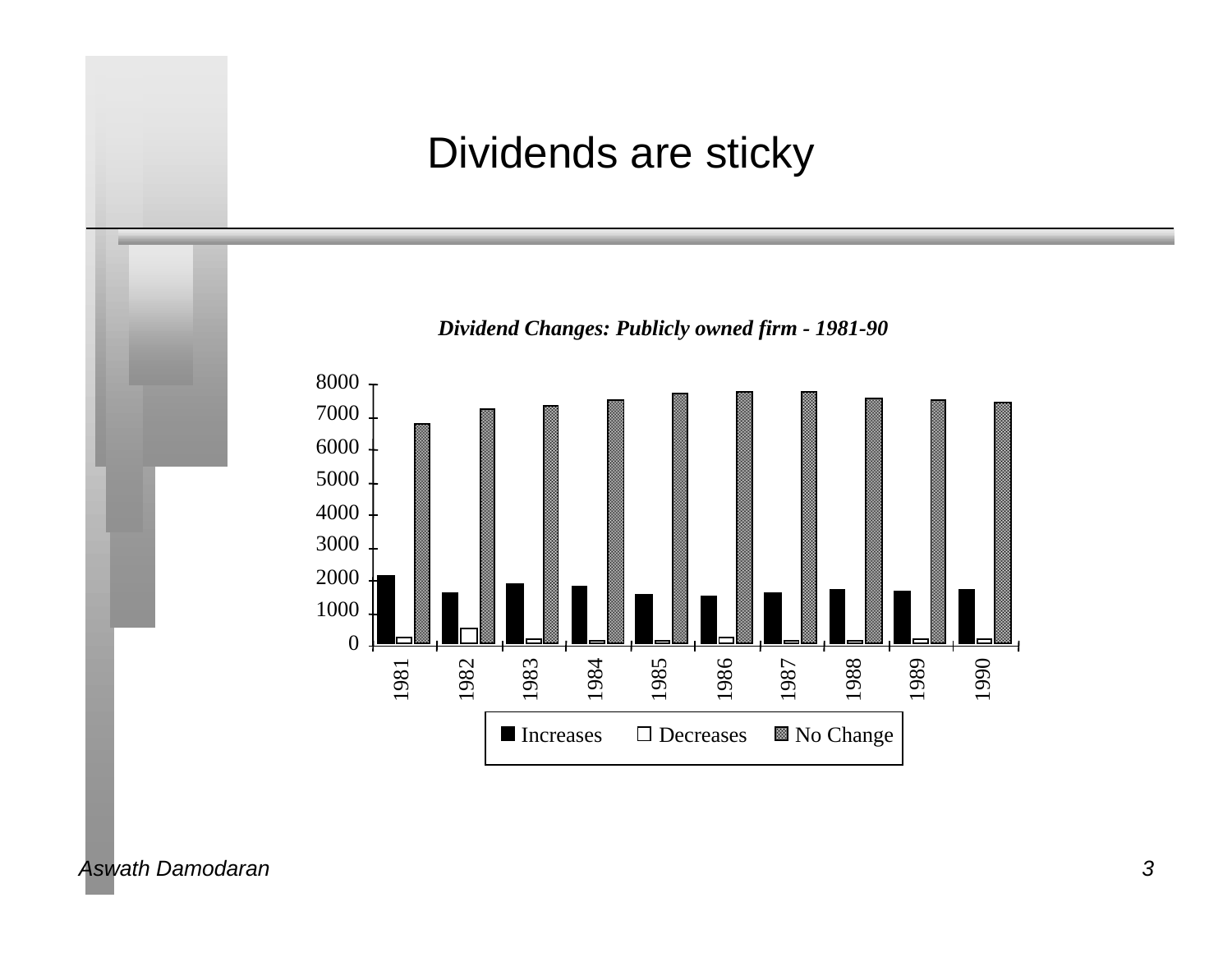### Dividends tend to follow earnings

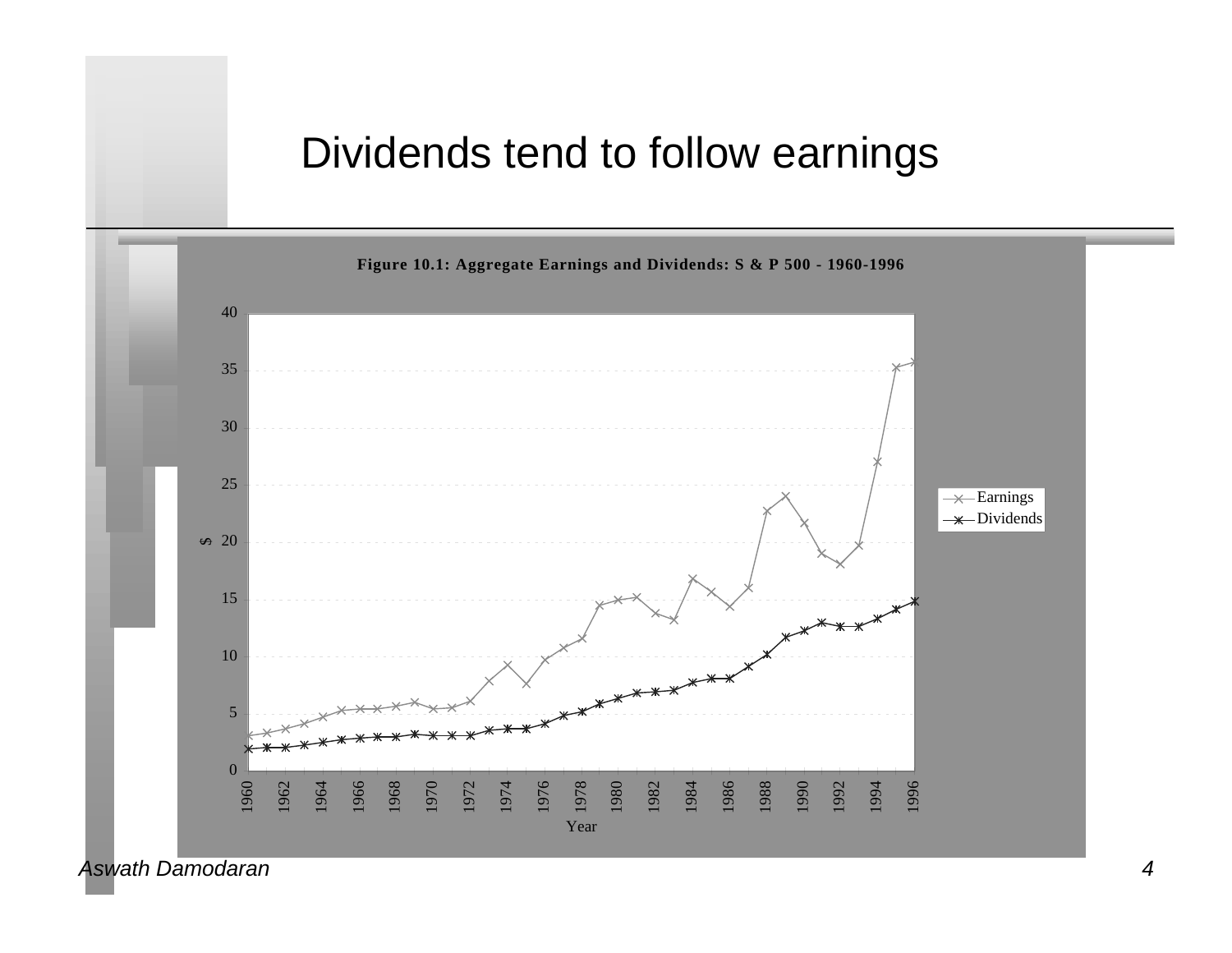### Measures of Dividend Policy

#### Dividend Payout:

- measures the percentage of earnings that the company pays in dividends
- $\bullet$  = Dividends / Earnings
- Dividend Yield
	- measures the return that an investor can make from dividends alone
	- $\bullet$  = Dividends / Stock Price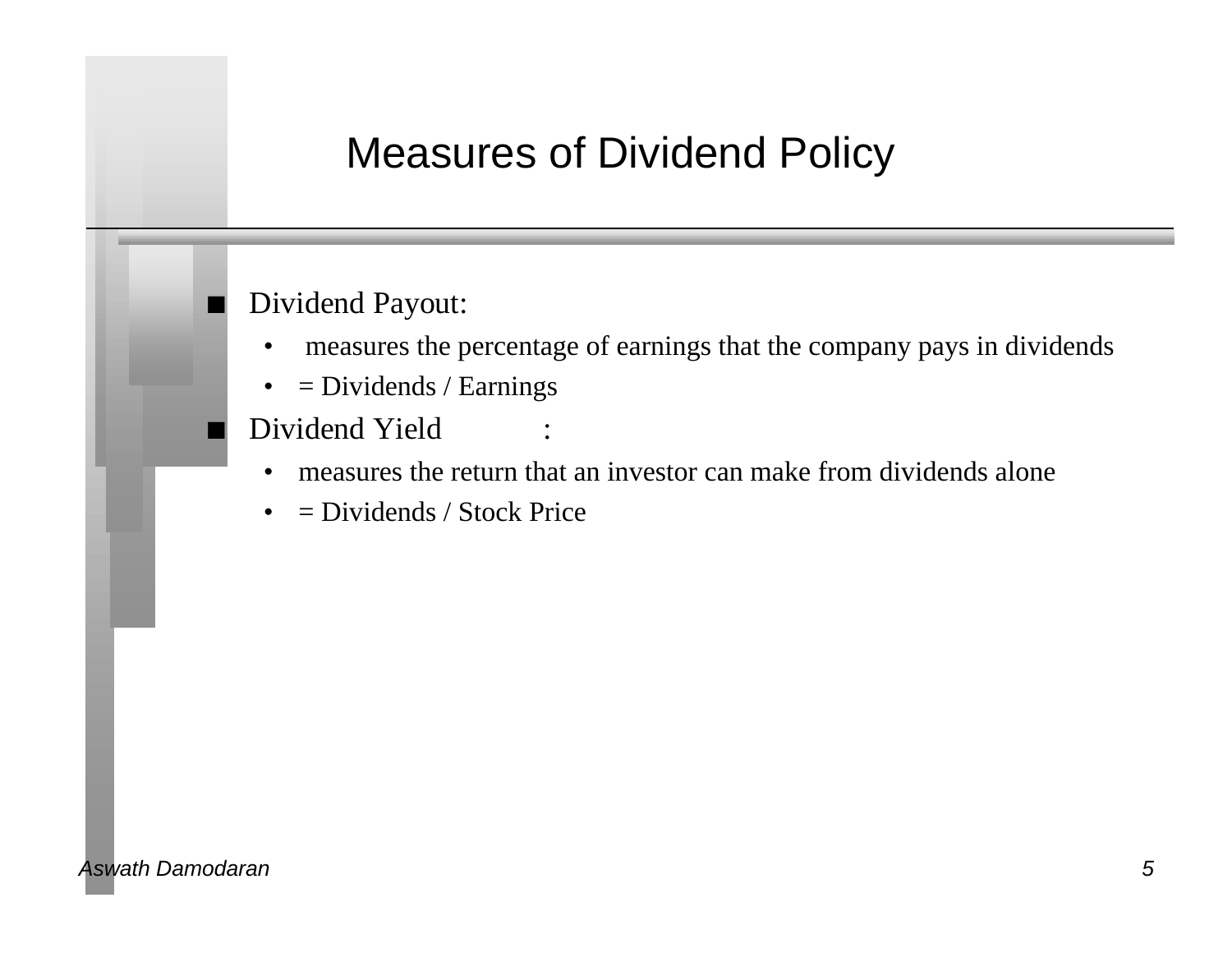#### Dividend Payout Ratios in the US



*Aswath Damodaran 6*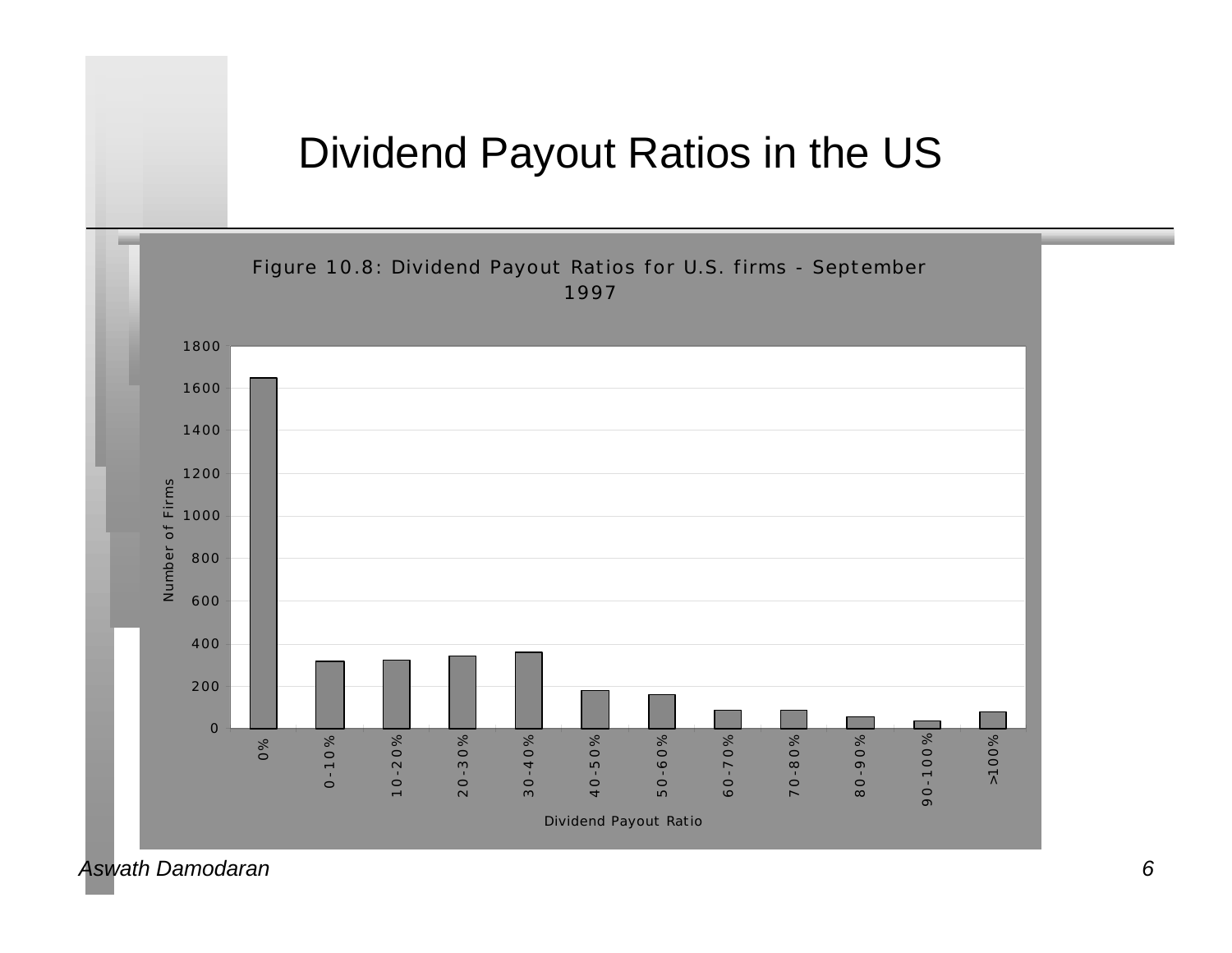#### Dividend Yields in the US

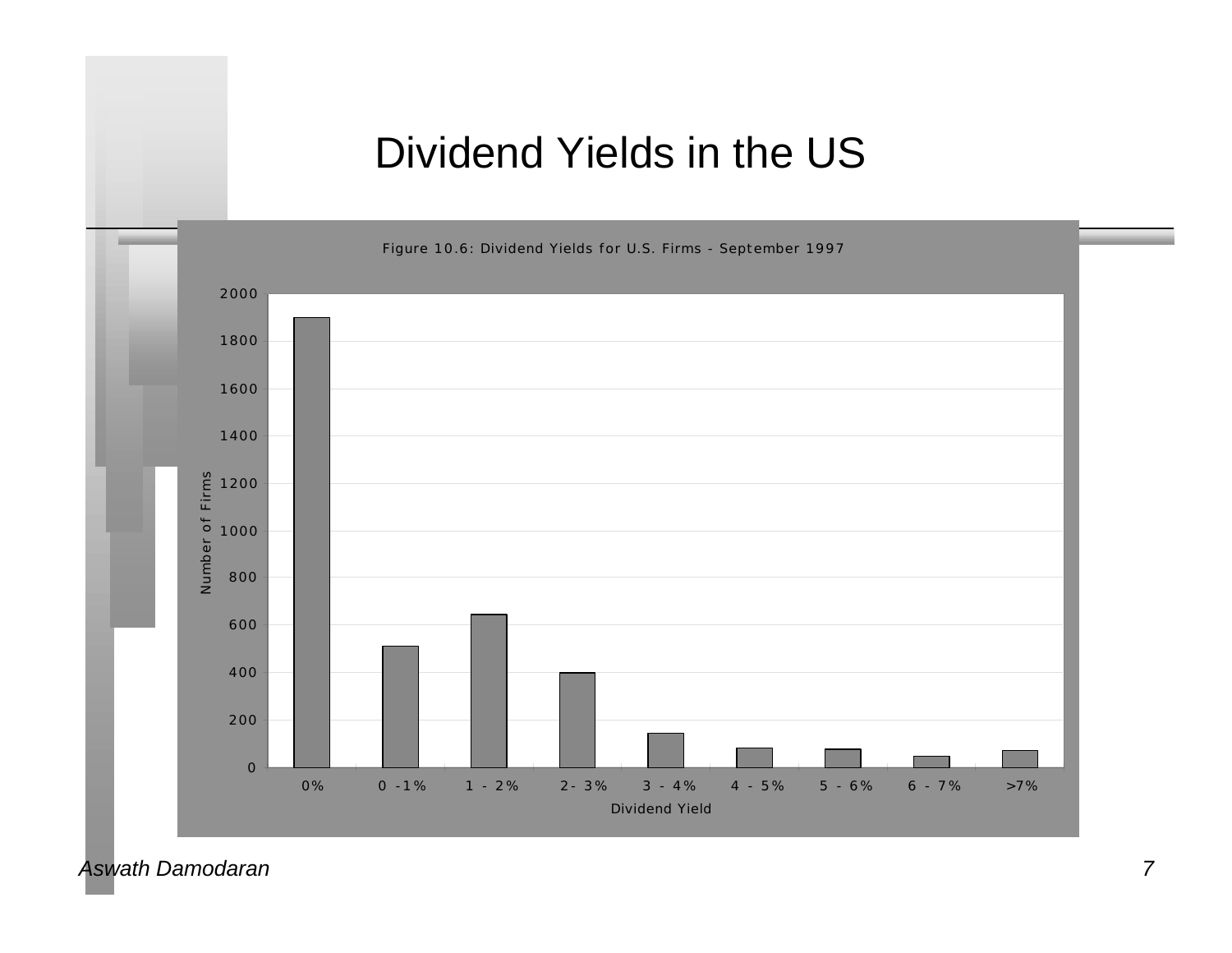### Three Schools Of Thought On Dividends

#### n 1. If

- (a) there are no tax disadvantages associated with dividends
- (b) companies can issue stock, at no cost, to raise equity, whenever needed
- **Dividends do not matter, and dividend policy does not affect value.**
- $\Box$  2. If dividends have a tax disadvantage,
	- **Dividends are bad, and increasing dividends will reduce value**
- 3. If stockholders like dividends, or dividends operate as a signal of future prospects,
	- **Dividends are good, and increasing dividends will increase value**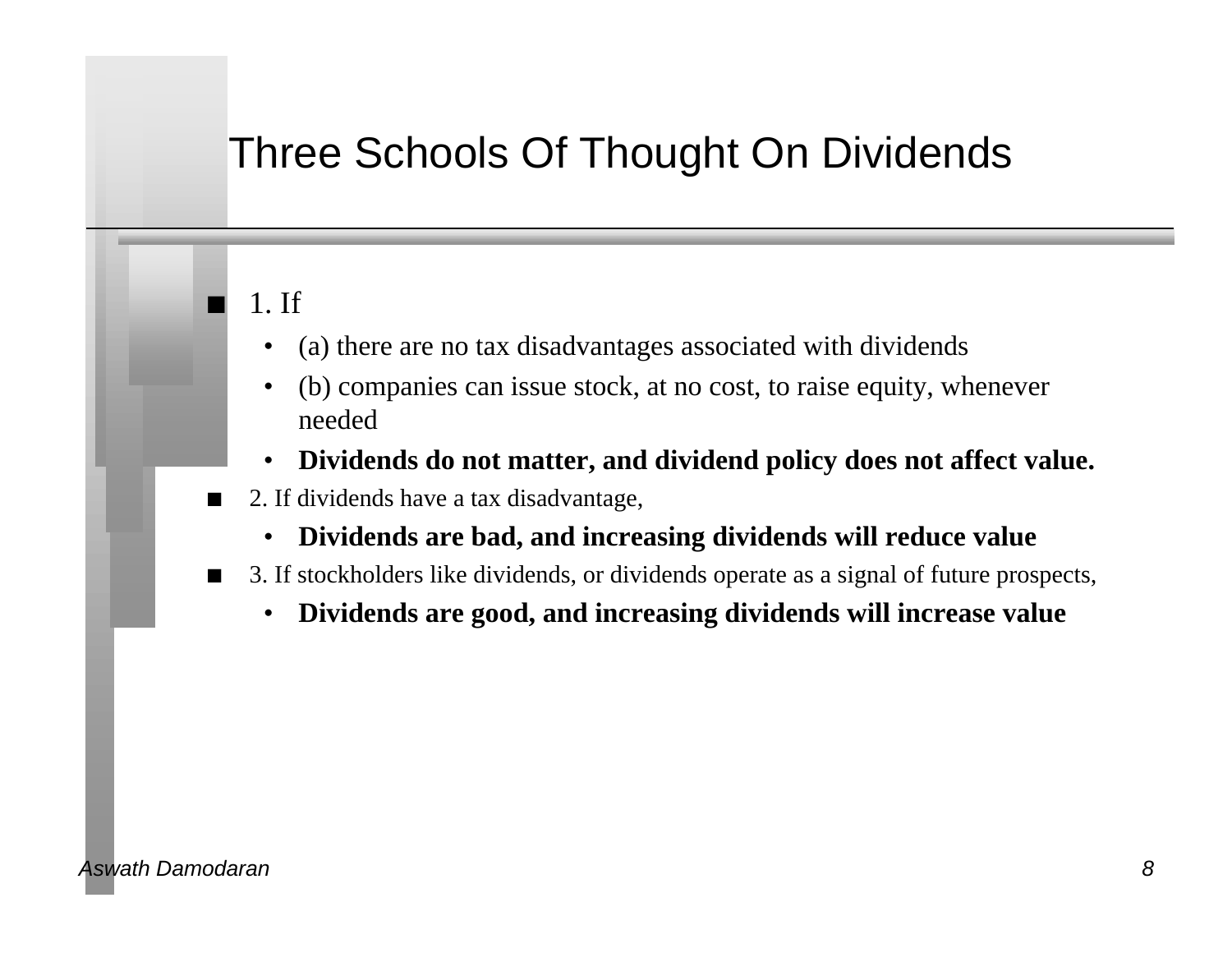#### The balanced viewpoint

If a company has excess cash, and few good projects (NPV>0), returning money to stockholders (dividends or stock repurchases) is GOOD.

If a company does not have excess cash, and/or has several good projects (NPV>0), returning money to stockholders (dividends or stock repurchases) is BAD.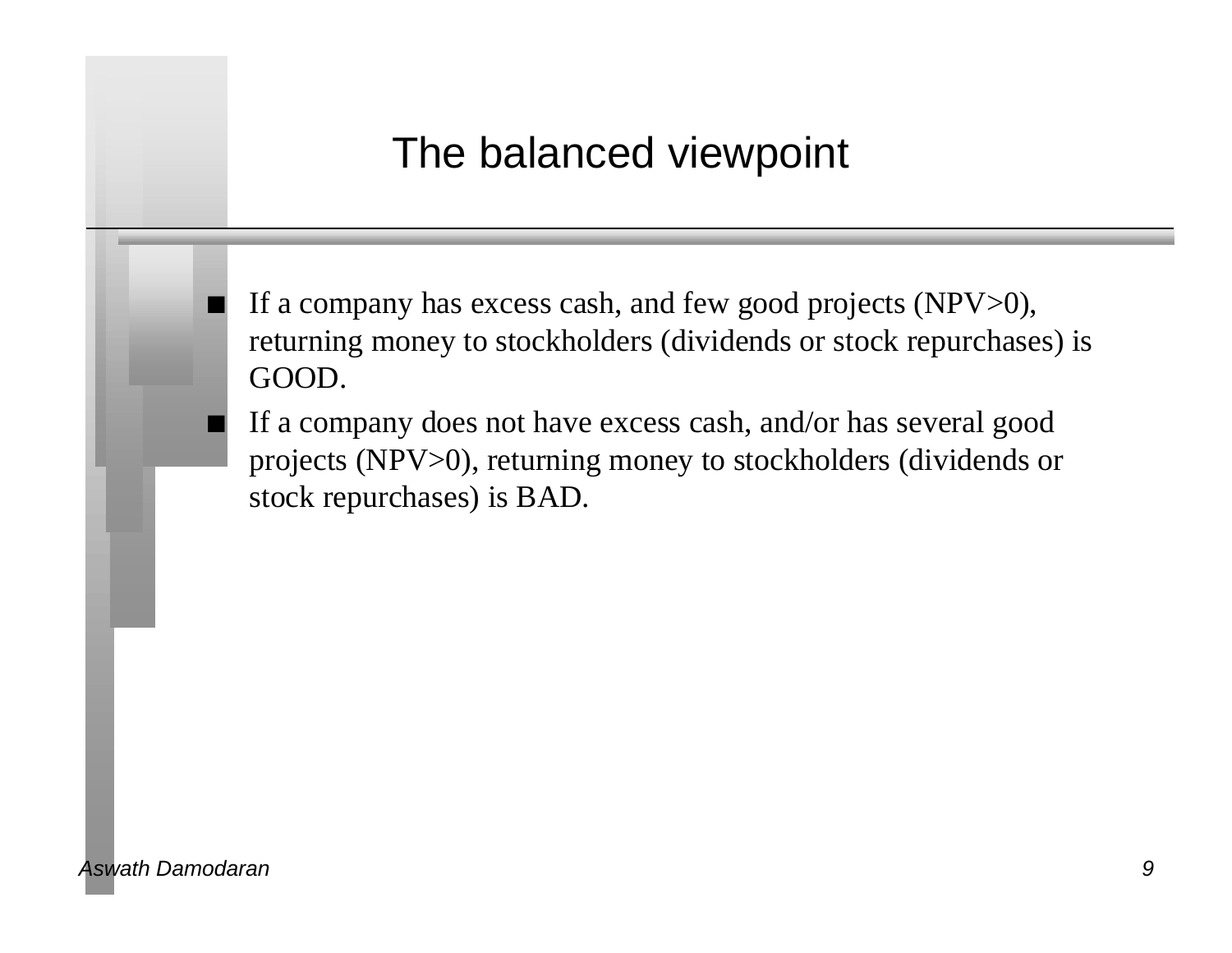# PAYMENT PROCEDURES

- n Declaration date: The dividend is declared at a board of directors meeting.
- Ex-dividend date: This is the date by which the stock has to be bought by to receive dividends.
- Payment date: The company mails the checks to the recorded holders.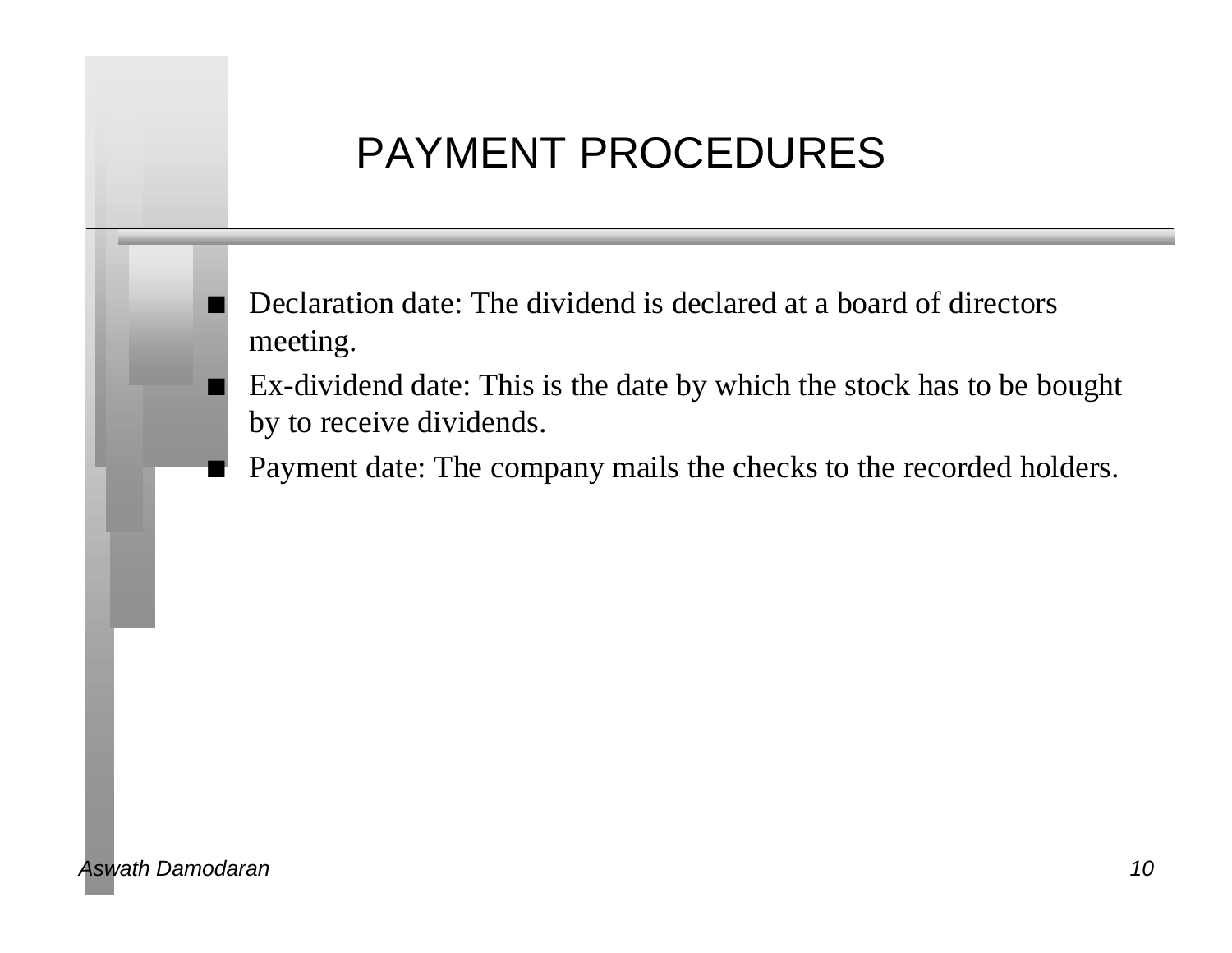# WHY DO FIRMS PAY DIVIDENDS?

#### The Miller-Modigliani Hypothesis: **Dividends do not affect value** Basis:

- If a firm's investment policy (and hence cash flows) don't change, the value of the firm cannot change with dividend policy. If we ignore personal taxes, investors have to be indifferent to receiving either dividends or capital gains.
- Underlying Assumptions:
	- (a) There are no tax differences between dividends and capital gains.
	- (b) If companies pay too much in cash, they can issue new stock, with no flotation costs or signaling consequences, to replace this cash.
	- (c) If companies pay too little in dividends, they do not use the excess cash for bad projects or acquisitions.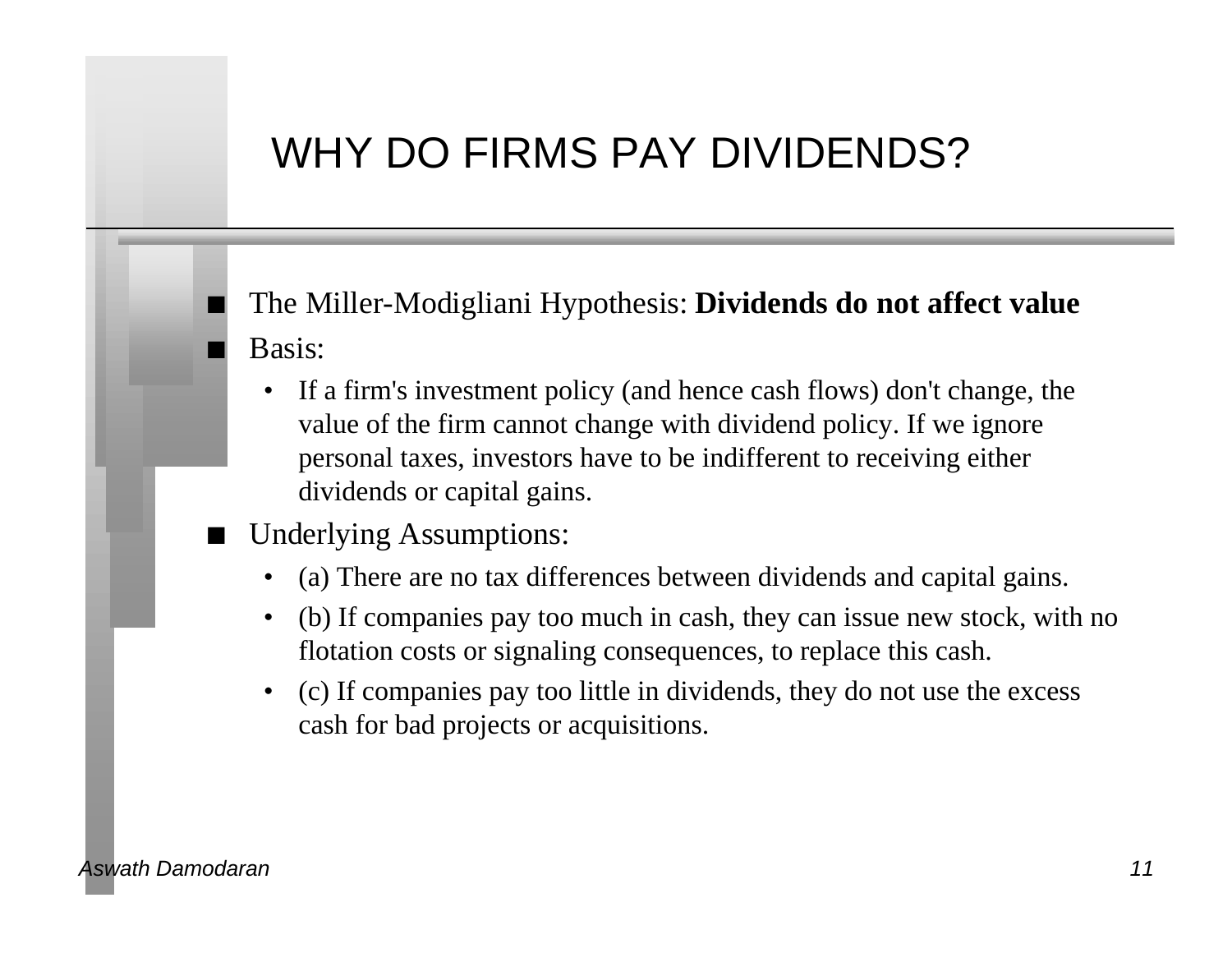# The Tax Response: Dividends are taxed more than capital gains

#### Basis:

• Dividends are taxed more heavily than capital gains. A stockholder will therefore prefer to receive capital gains over dividends.

#### Evidence:

• Examining ex-dividend dates should provide us with some evidence on whether dividends are perfect substitutes for capital gains.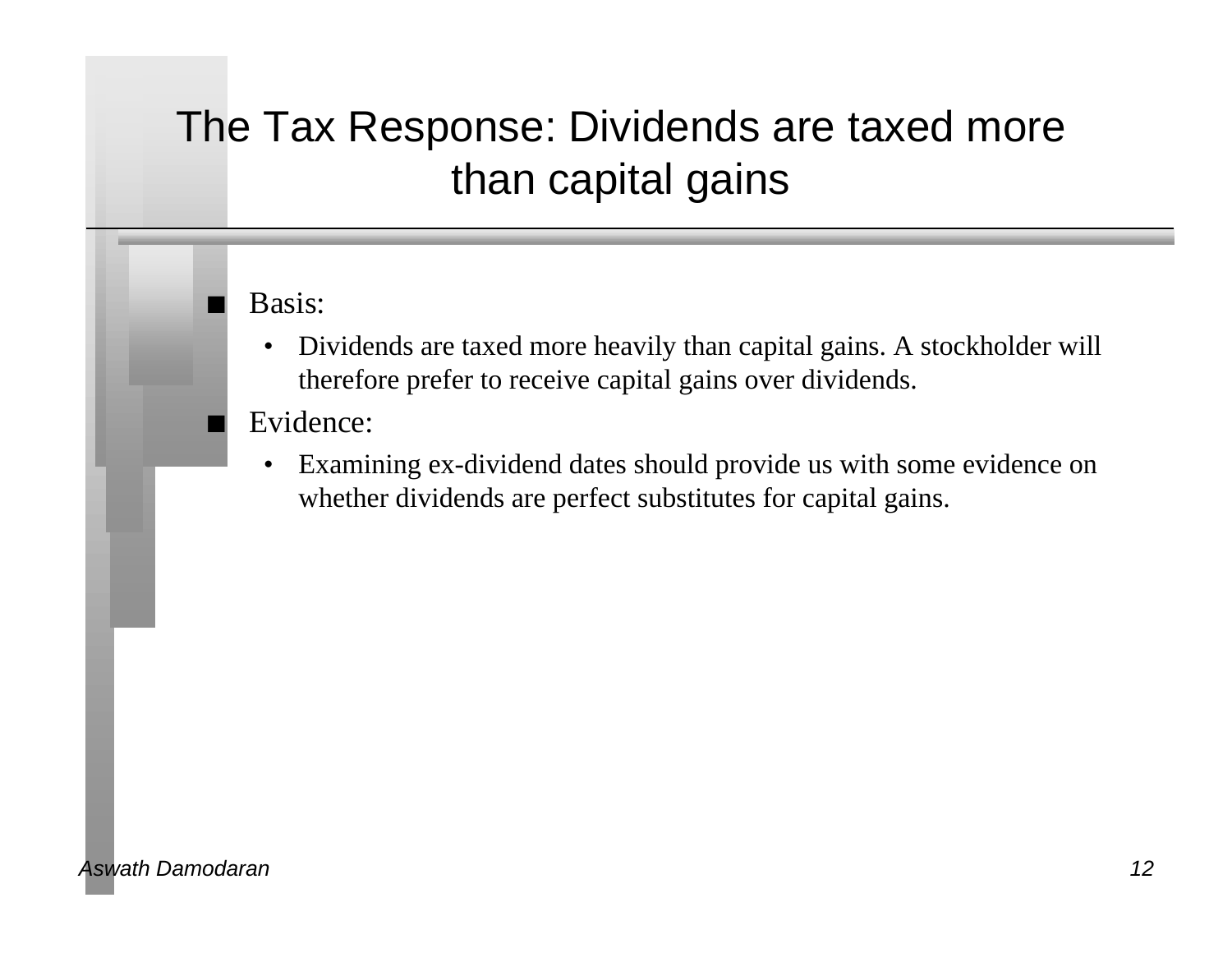#### Price Behavior on Ex-Dividend Date

Let  $P_b$ = Price before the stock goes ex-dividend  $P_{a}$ =Price after the stock goes ex-dividend  $D = Dividends$  declared on stock  $t_o$ ,  $t_{cg}$  = Taxes paid on ordinary income and capital gains respectively

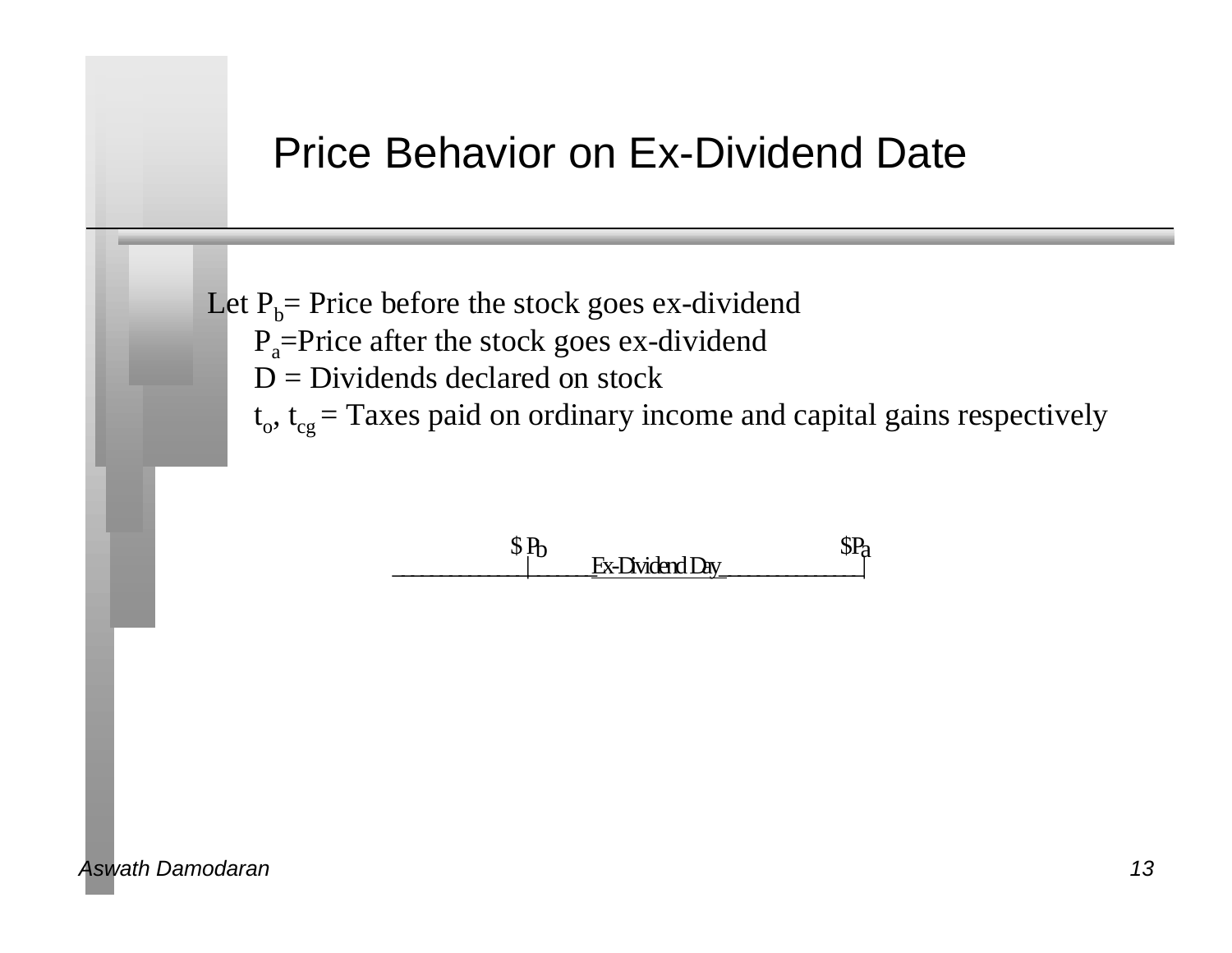# Cashflows from Selling around Ex-Dividend **Day**

The cash flows from selling before then are-

$$
P_b - (P_b - P) t_{cg}
$$

The cash flows from selling after the ex-dividend day are-

$$
P_a - (P_a - P) t_{cg} + D(1-t_o)
$$

Since the average investor should be indifferent between selling before the ex-dividend day and selling after the ex-dividend day -

$$
P_b - (P_b - P) t_{cg} = P_a - (P_a - P) t_{cg} + D(1-t_o)
$$

Moving the variables around, we arrive at the following: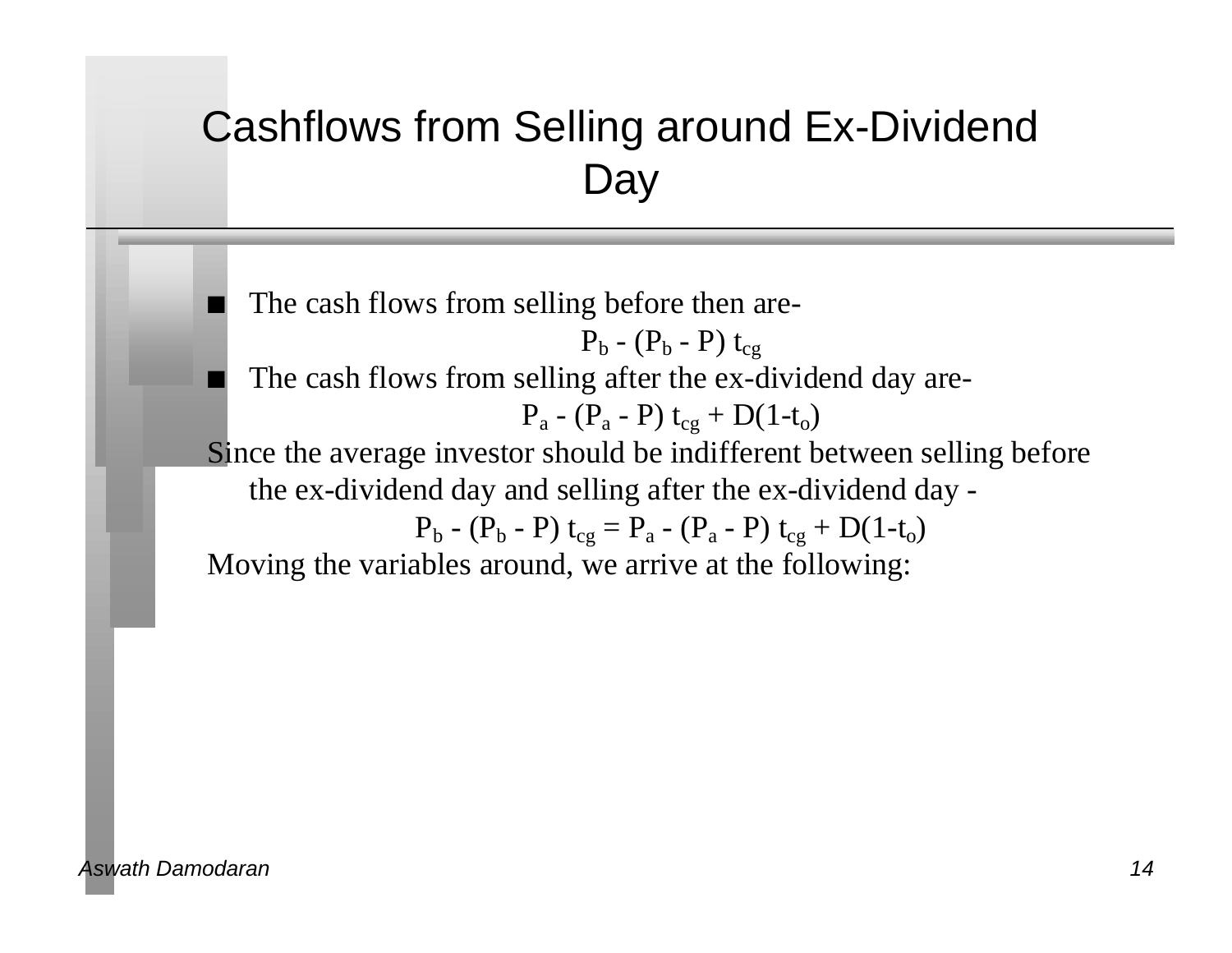# Price Change, Dividends and Tax Rates

$$
\frac{P_b - P_a}{D} = \frac{(1 - t_o)}{(1 - t_{cg})}
$$

If 
$$
P_b - P_a = D
$$
 then  $t_o = t_{cg}$   
\n $P_b - P_a < D$  then  $t_o > t_{cg}$   
\n $P_b - P_a > D$  then  $t_o < t_{cg}$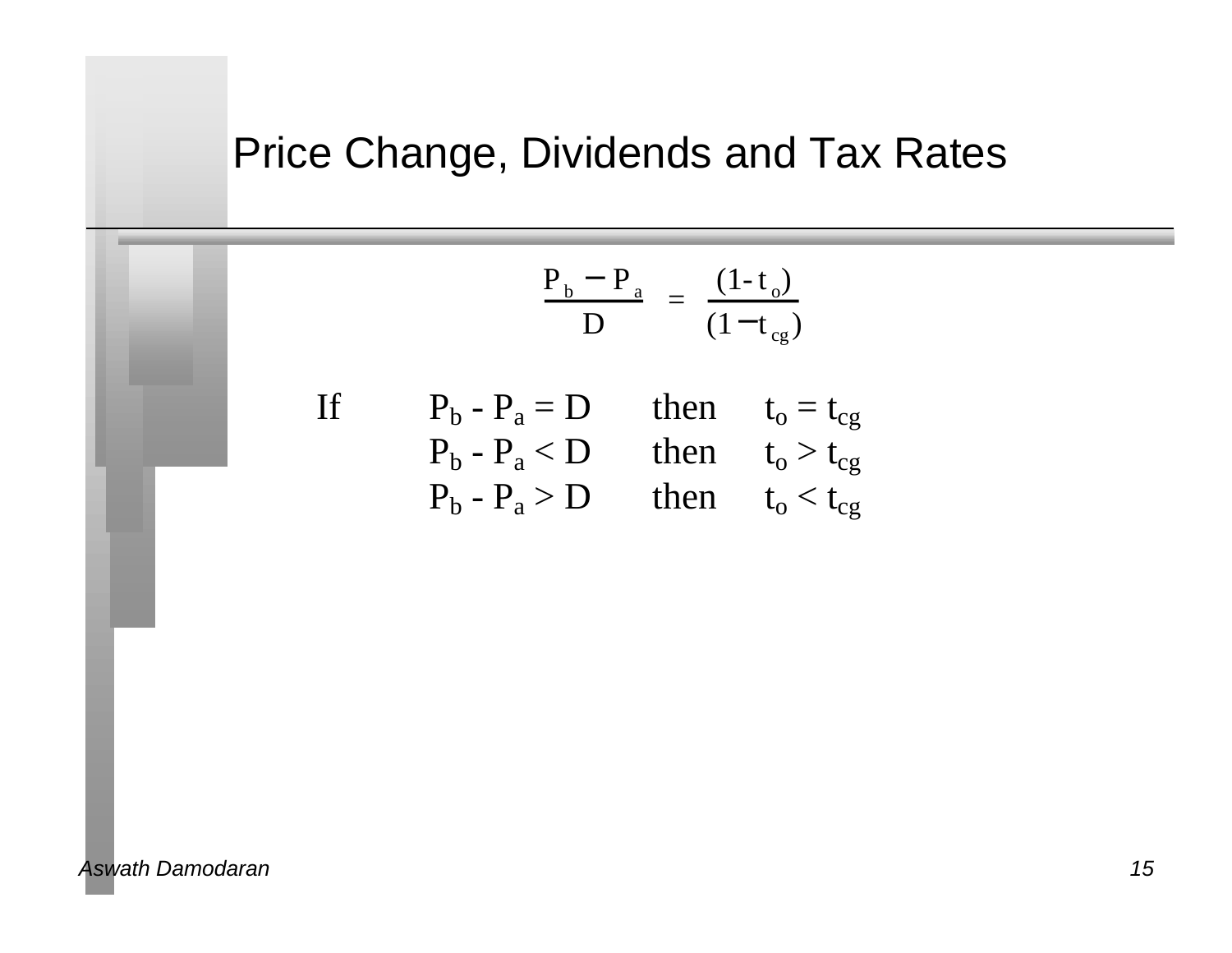### The Evidence on Ex-Dividend Day Behavior

|                      | $\partial$ di nary Income | Capit $d$ Gi ns | $(P_b - P_a)/D$ |
|----------------------|---------------------------|-----------------|-----------------|
| $\text{Bf}$ ore 1981 | 70 %                      | 28 %            | 0.78(196669)    |
| 1981-85              | 50 %                      | 20 %            | Q 85            |
| 1986 1990            | 28 %                      | 28 %            | 0 9 0           |
| 1991-1993            | 33 %                      | 28 %            | 0.92            |
| 1994.                | 39.6 %                    | 28 %            | $\gamma$        |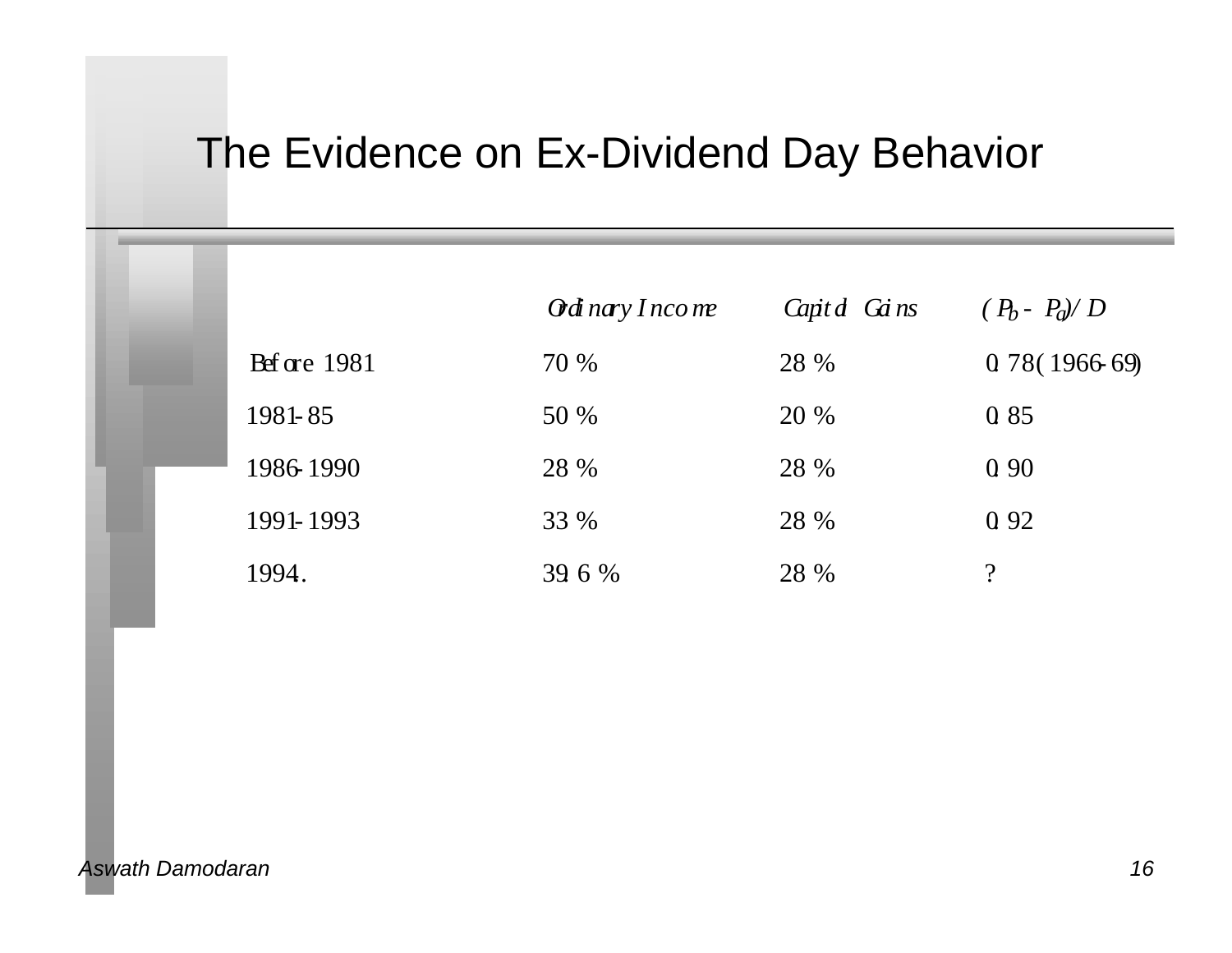### Dividend Arbitrage

- Assume that you are a tax exempt investor, and that you know that the price drop on the ex-dividend day is only 90% of the dividend. How would you exploit this differential?
- $\Box$  Invest in the stock for the long term
- $\Box$  Sell short the day before the ex-dividend day, buy on the ex-dividend day
- $\Box$  Buy just before the ex-dividend day, and sell after.

o \_\_\_\_\_\_\_\_\_\_\_\_\_\_\_\_\_\_\_\_\_\_\_\_\_\_\_\_\_\_\_\_\_\_\_\_\_\_\_\_\_\_\_\_\_\_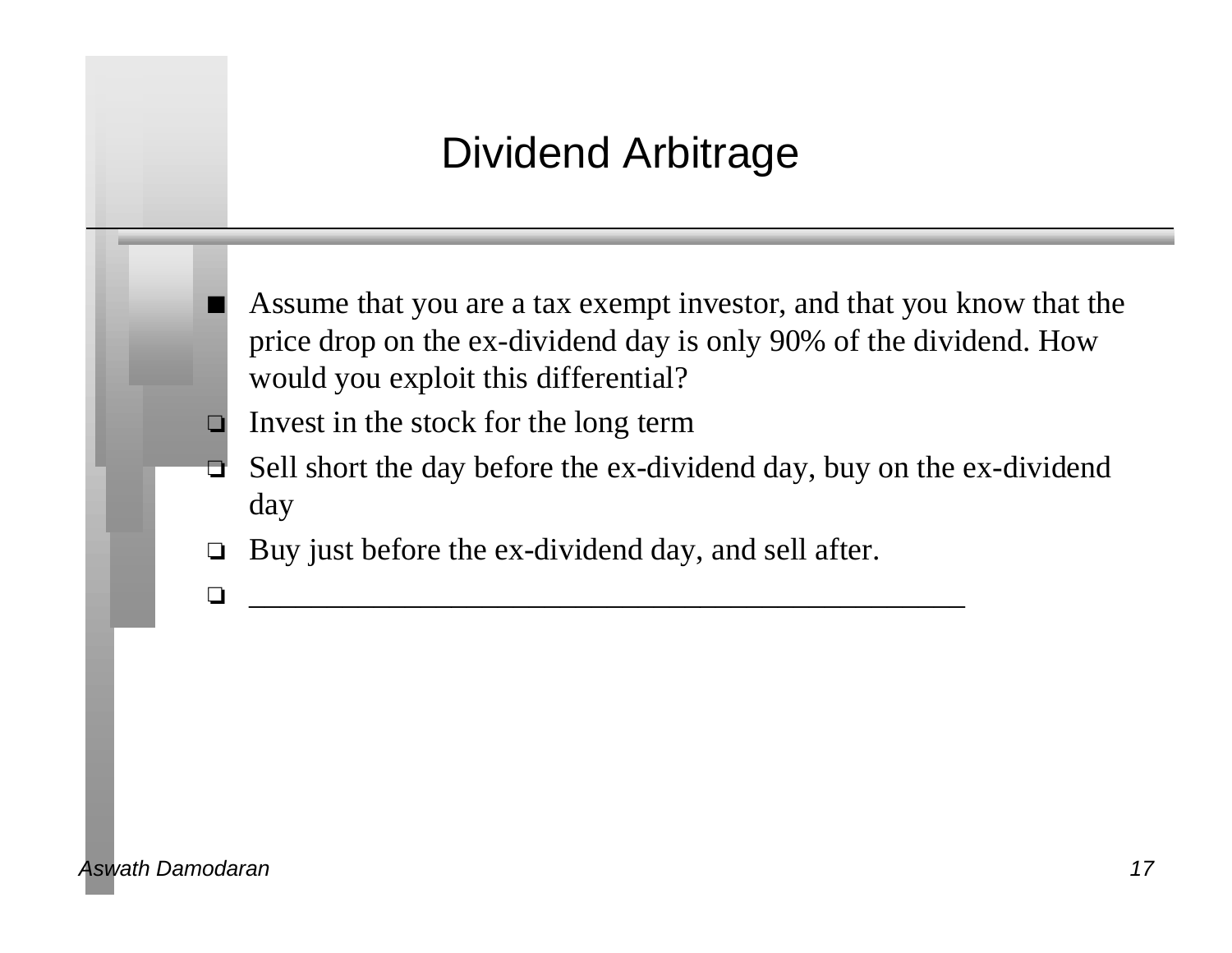# Example of dividend capture strategy with tax factors

- XYZ company is selling for \$50 at close of trading May 3. On May 4, XYZ goes ex-dividend; the dividend amount is \$1. The price drop (from past examination of the data) is only 90% of the dividend amount.
- The transactions needed by a tax-exempt U.S. pension fund for the arbitrage are as follows:
	- 1. Buy 1 million shares of XYZ stock cum-dividend at \$50/share.
	- 2. Wait till stock goes ex-dividend; Sell stock for \$49.10/share (50 1\* 0.90)
	- 3. Collect dividend on stock.
- Net profit  $=$  50 million + 49.10 million + 1 million  $=$  \$0.10 million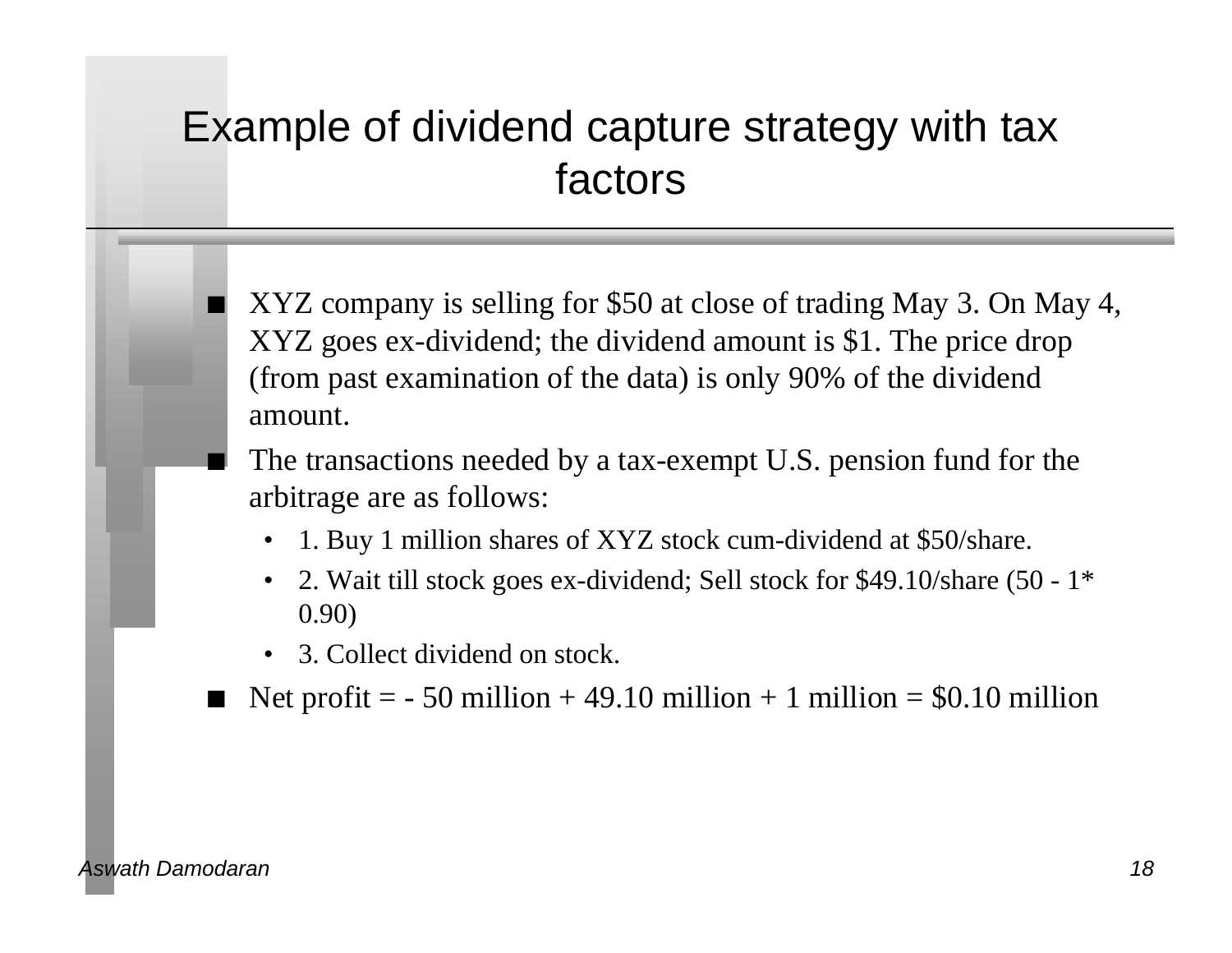# The wrong reasons for paying dividends The bird in the hand fallacy

Argument: Dividends now are more certain than capital gains later. Hence dividends are more valuable than capital gains.

**Counter:** The appropriate comparison should be between dividends today and price appreciation today. (The stock price drops on the exdividend day.)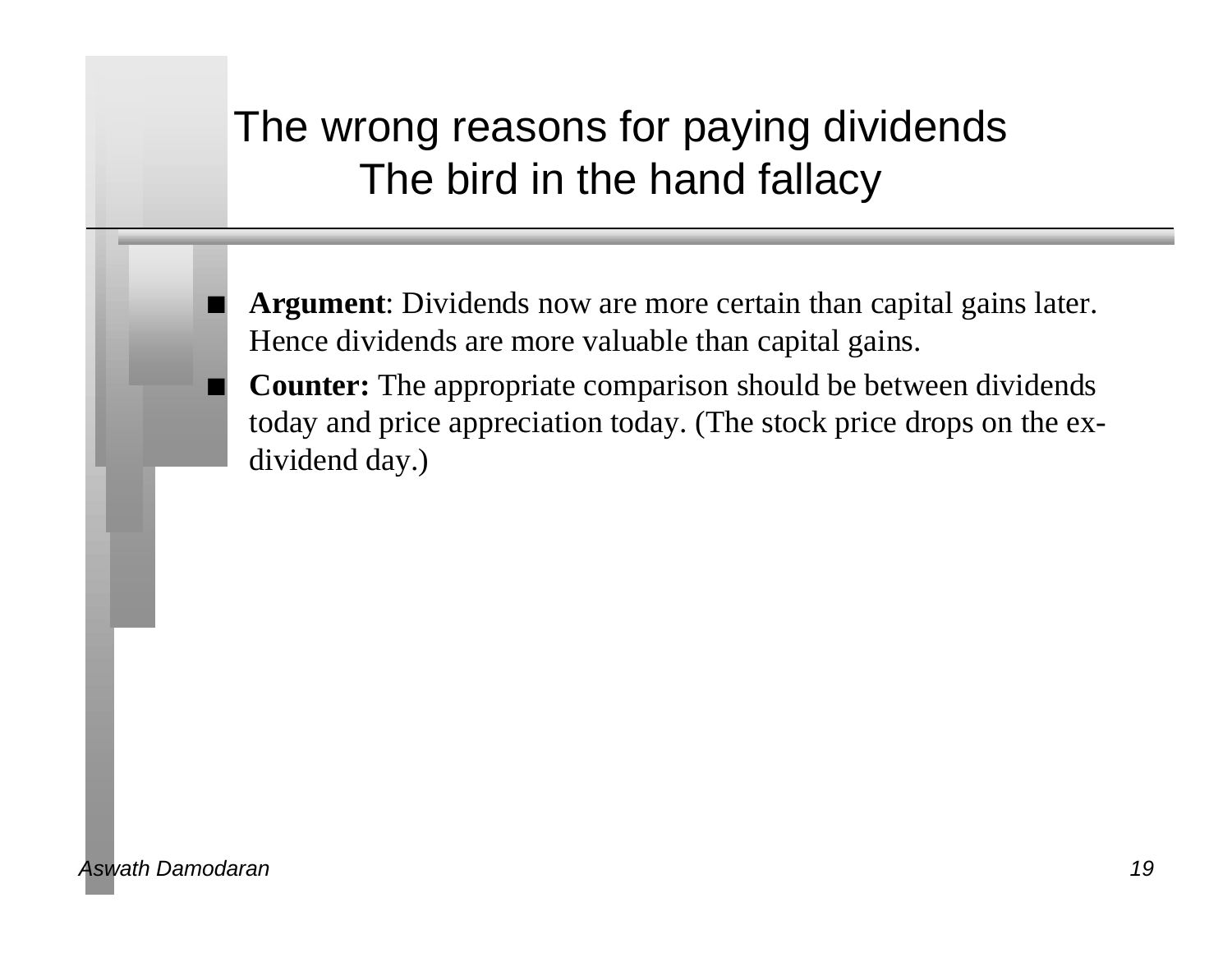#### The excess cash hypothesis

Argument: The firm has excess cash on its hands this year, no investment projects this year and wants to give the money back to stockholders.

**Counter**: So why does not it just repurchase stock? If this is a onetime phenomenon, the firm has to consider future financing needs. Consider the cost of issuing new stock: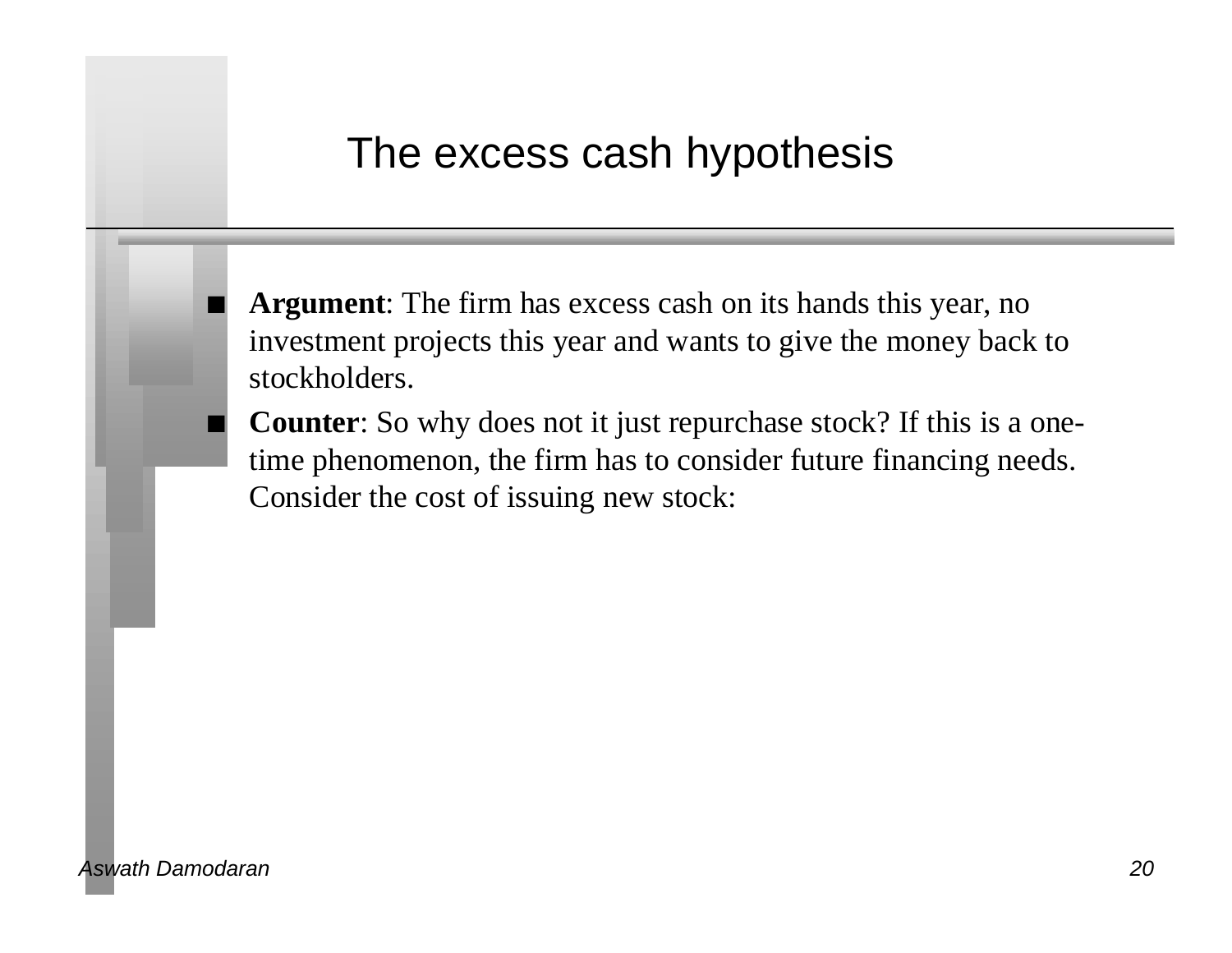# The Cost of Raising Funds

- Issuing new equity is much more expensive than raising new debt for companies that are already publicly traded, in terms of transactions costs and investment banking fees
- Raising small amounts is much more expensive than raising large amounts, for both equity and debt. Making a small equity issue ( say \$ 25-\$ 50 million might be prohibitively expensive)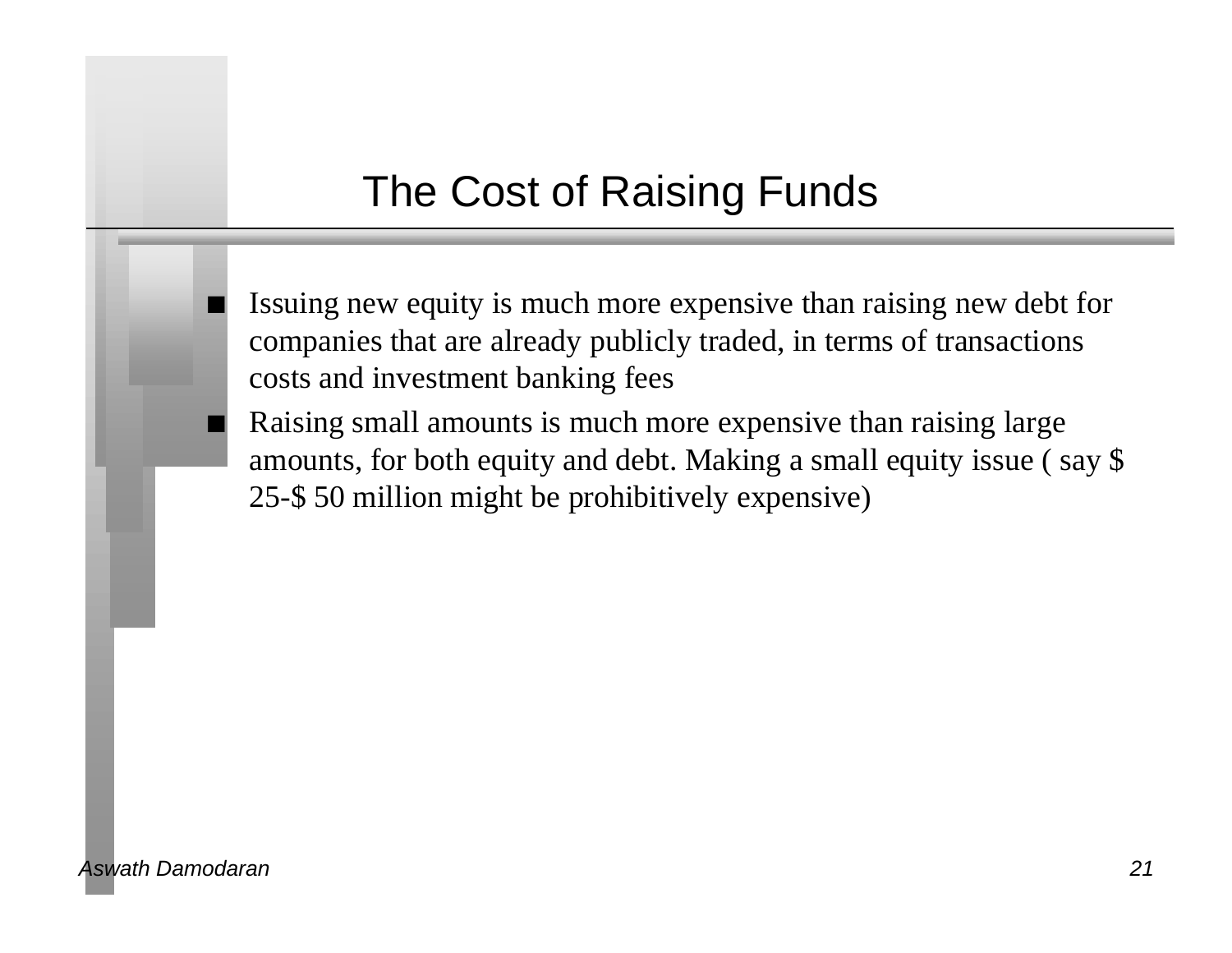### Are firms perverse? Some evidence that they are not



The natural log of  $P_A/\hat{P}_B$  (the connected monthly observations) and the natural log of the semi-annual ratio of Series A to Series B dividends (the unconnected 0's) for the period 1956–1976.  $\hat{P}_B$  is the price per share of Series B stock with dividends reinvested during each half-year prior to payment of the semi-annual Series A dividend. The unconnected points representing the log of the dividend ratio are placed in the figure at the end of the half-years to which they refer.

 $\Gamma$   $\Gamma$   $\Gamma$   $\Gamma$   $\Gamma$   $\Gamma$   $\Gamma$   $\Gamma$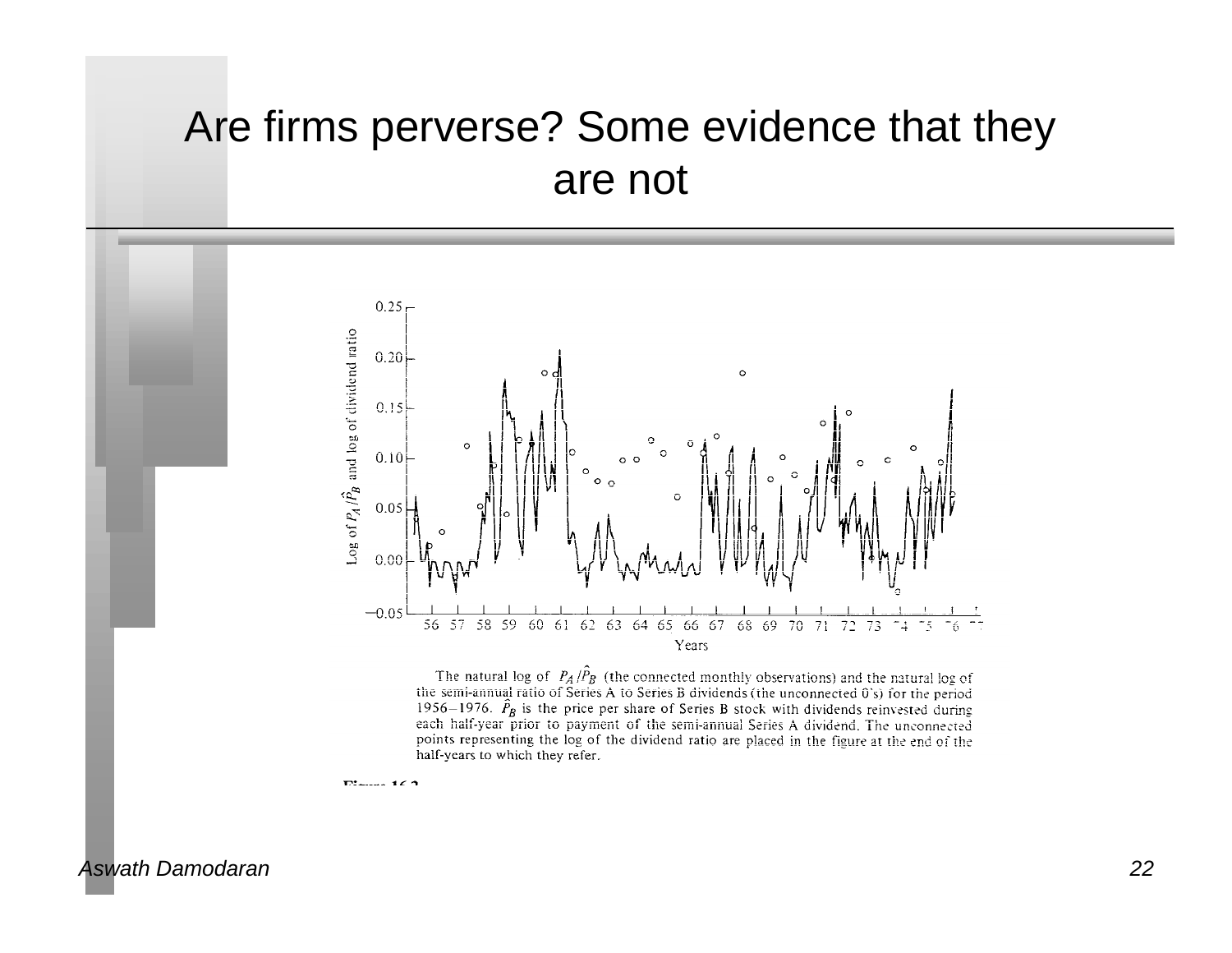### Evidence from Canadian Firms

| Company                      | Premium for Cash dividend over |  |  |
|------------------------------|--------------------------------|--|--|
|                              | <b>Stock Dividend Shares</b>   |  |  |
| <b>Consolidated Bathurst</b> | 19.30%                         |  |  |
| Donfasco                     | 13.30%                         |  |  |
| Dome Petroleum               | 0.30%                          |  |  |
| Imperial Gl                  | 12.10%                         |  |  |
| Newfoundland Light & Power   | 1.80%                          |  |  |
| Royal Trustco                | 17.30%                         |  |  |
| <b>Steco</b>                 | 2.70%                          |  |  |
| <b>TransAta</b>              | 1.10%                          |  |  |
| <b>Average</b>               | $7.54\%$                       |  |  |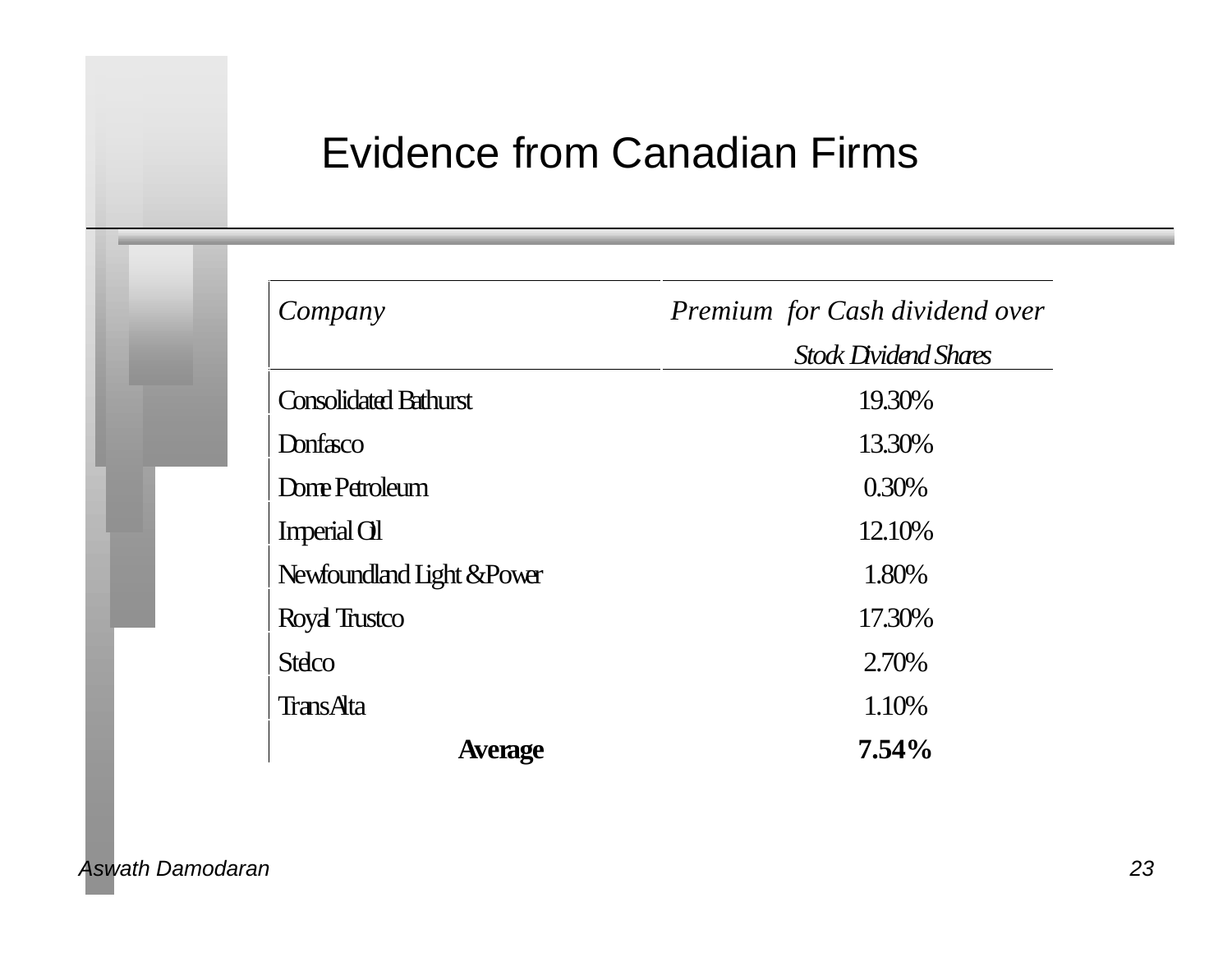# Dividend Clientele

Clearly some investors like dividends. What types of investors do you think are most likely to fall into this category? (You can pick more than one)

- ❒ Wealthy investors
- ❒ Institutional Investors
- ❒ Less well-off investors
	- Tax-exempt investors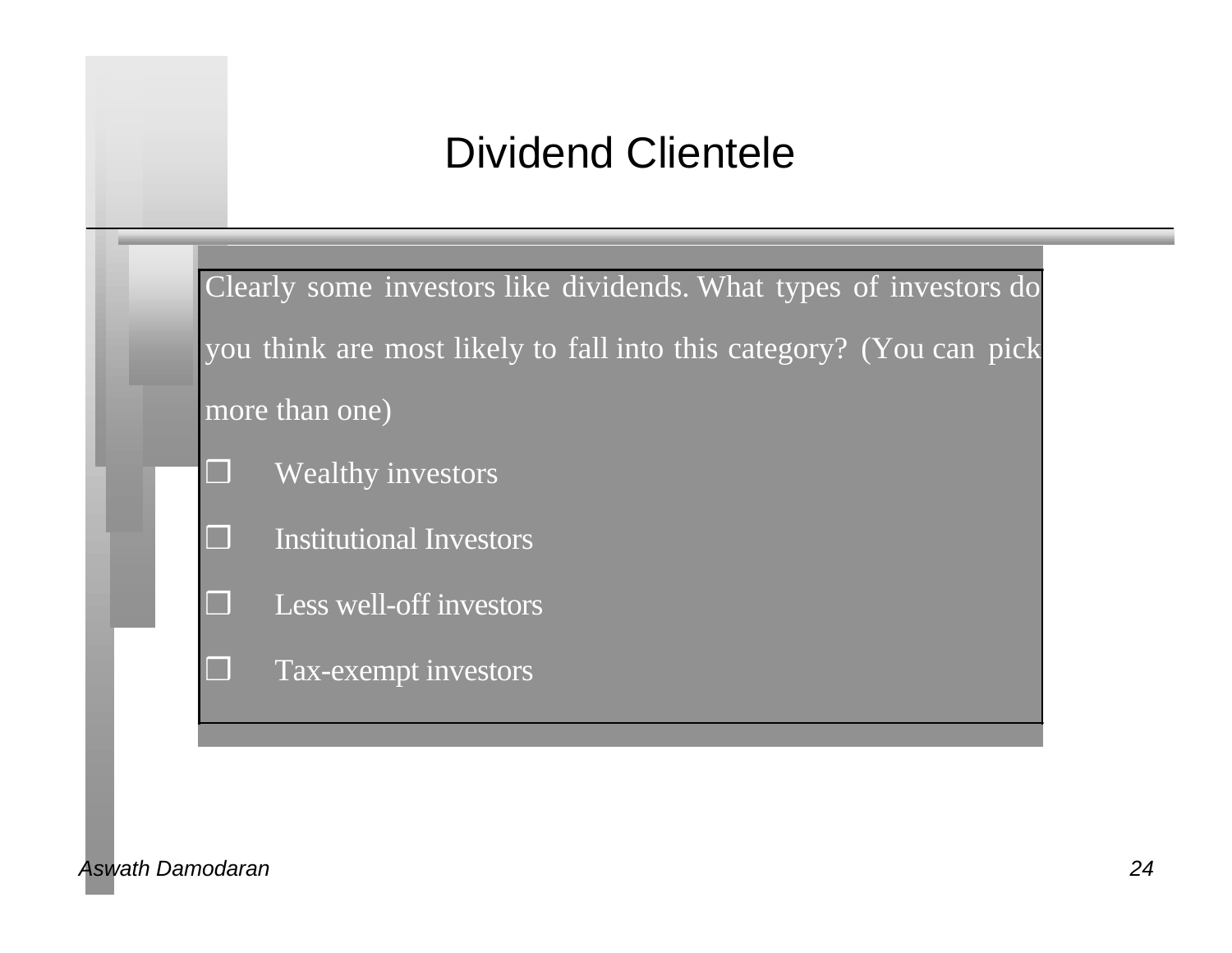#### A clientele based explanation

**Basis**: Investors may form clienteles based upon their tax brackets. Investors in high tax brackets may invest in stocks which do not pay dividends and those in low tax brackets may invest in dividend paying stocks.

- **Evidence**: A study of 914 investors' portfolios was carried out to see if their portfolio positions were affected by their tax brackets. The study found that
	- (a) Older investors were more likely to hold high dividend stocks and
	- (b) Poorer investors tended to hold high dividend stocks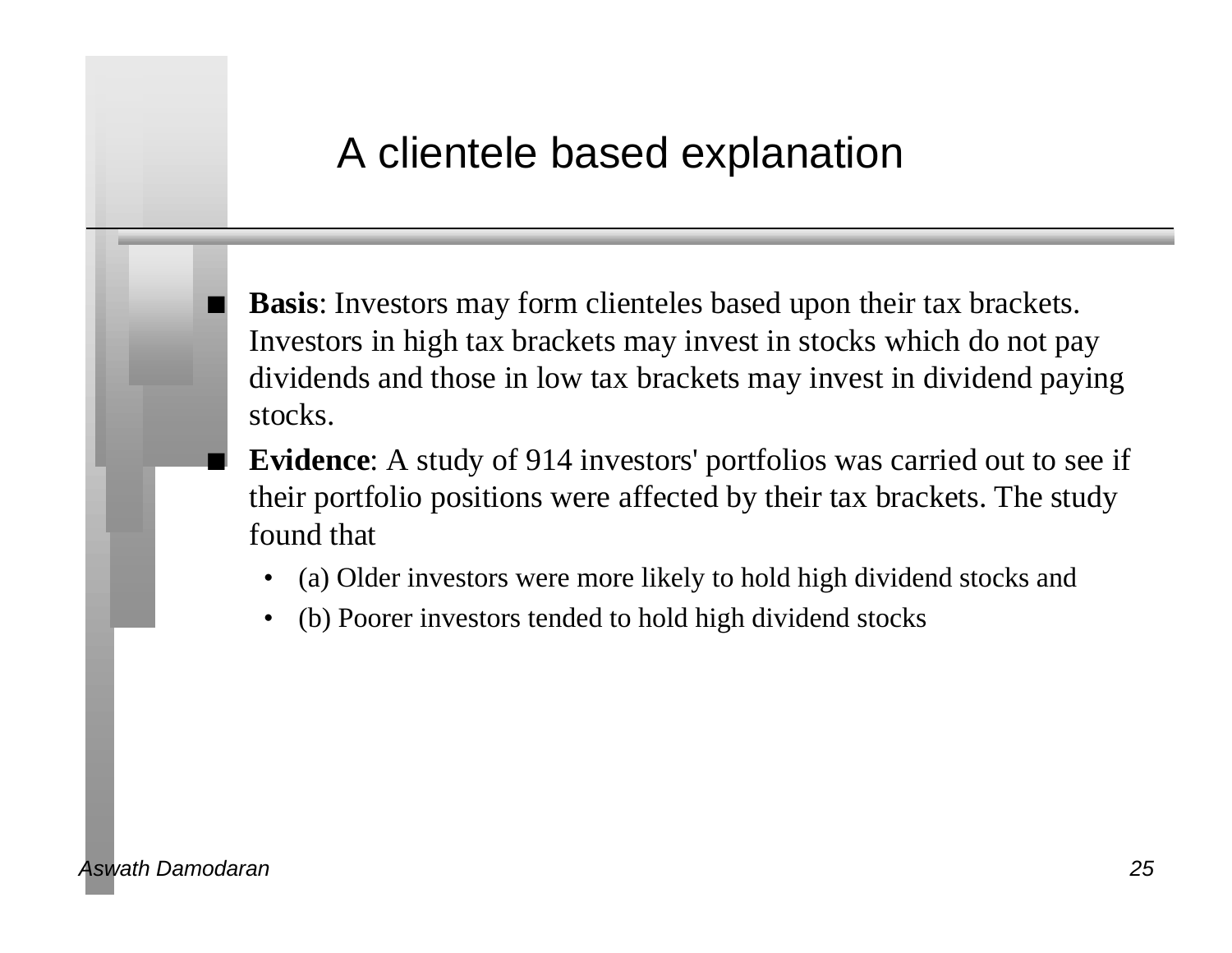#### Results from Regression: Clientele Effect

Dividend Yieldt =  $a + b$  t + c Aget + d Incomet + e Differential Tax Ratet + t

| <b>Variable</b>              | <b>Coefficient</b> | <b>Implies</b>                               |
|------------------------------|--------------------|----------------------------------------------|
| Constant                     | 4.22%              |                                              |
| <b>Beta Coefficient</b>      | $-2.145$           | Higher beta stocks pay lower dividends.      |
| Age/100                      | 3.131              | Firms with older investors pay higher        |
|                              |                    | dividends.                                   |
| Income/1000                  | $-3.726$           | Firms with wealthier investors pay lower     |
|                              |                    | dividends.                                   |
| <b>Differential Tax Rate</b> | $-2.849$           | If ordinary income is taxed at a higher rate |
|                              |                    | than capital gains, the firm pays less       |
|                              |                    | dividends.                                   |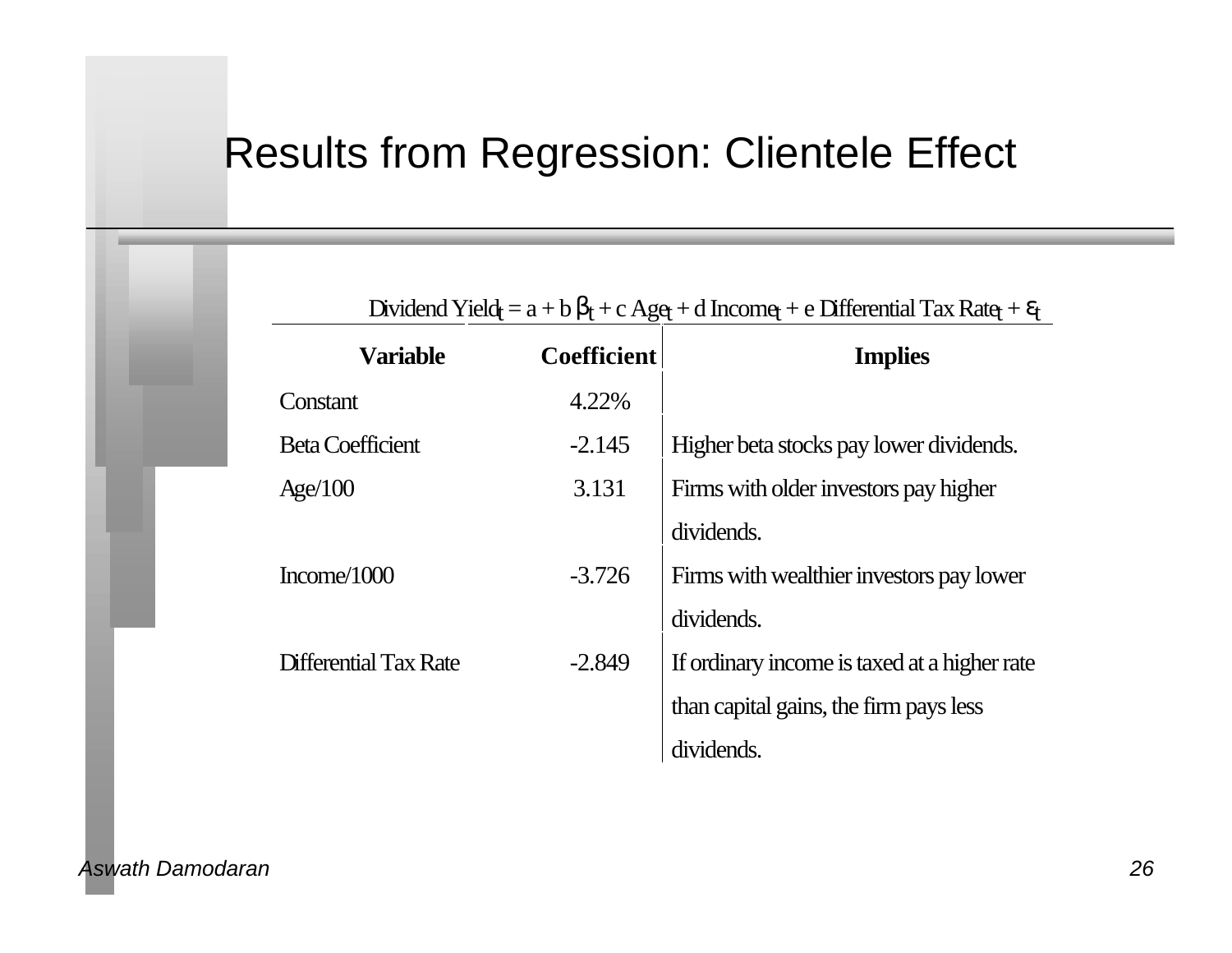#### Dividend Policy and Clientele

Assume that you run a phone company, and that you have historically paid large dividends. You are now planning to enter the telecommunications and media markets. Which of the following paths are you most likely to follow?

- $\Box$  Courageously announce to your stockholders that you plan to cut dividends and invest in the new markets.
- $\Box$  Continue to pay the dividends that you used to, and defer investment in the new markets.
- $\Box$  Continue to pay the dividends that you used to, make the investments in the new markets, and issue new stock to cover the shortfall
- $\Box$  Other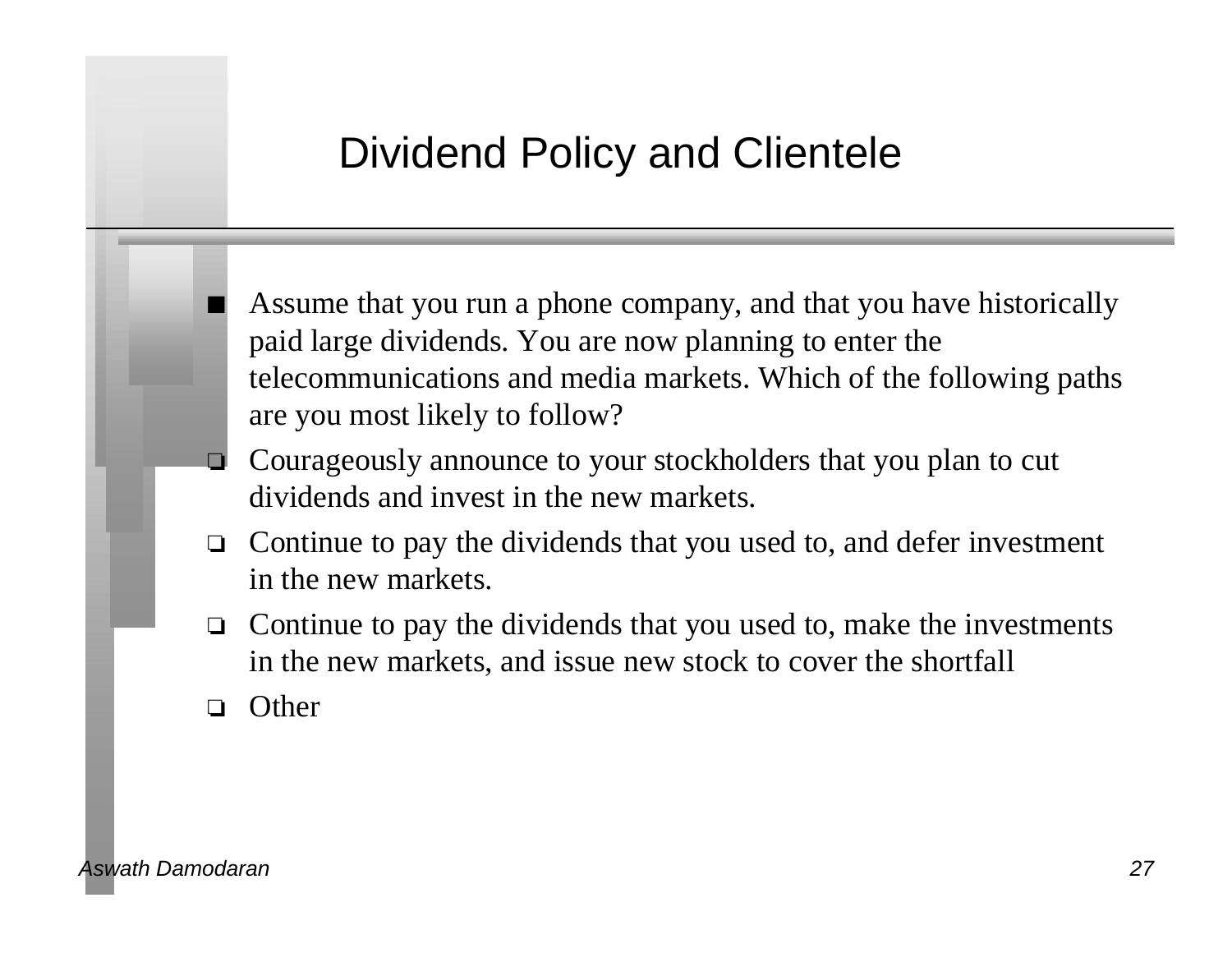# The Signaling Hypothesis

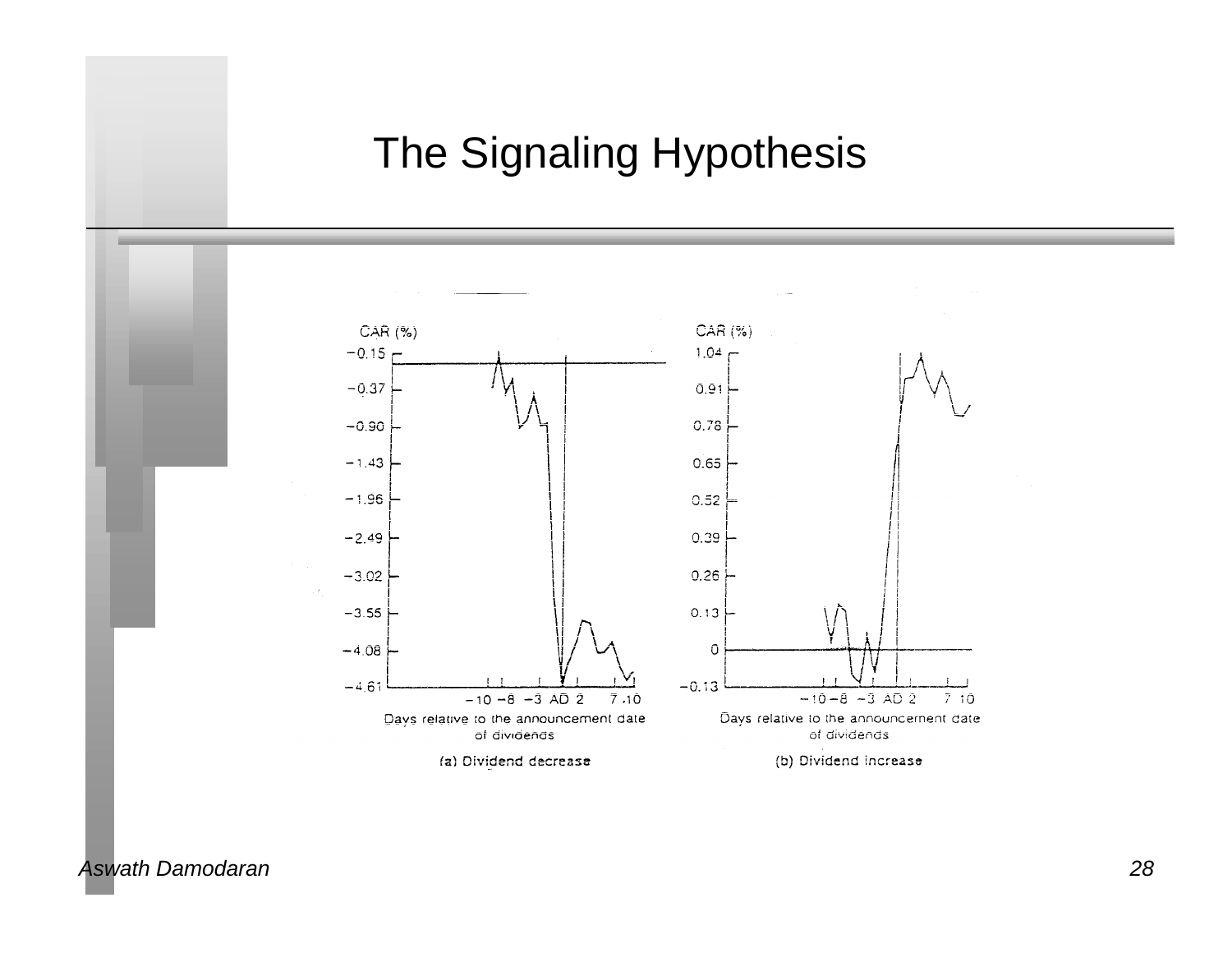# An Alternative Story..Dividends as Negative **Signals**

| <b>TABLE 1</b><br><b>FARNINGS GROWTH RATES</b><br>IN YEARS SURROUNDING<br><b>FIRST-TIME</b><br>DIVIDEND PAYMENTS BY<br>131 FIRMS IN THE<br>PERIOD 1970 TO 1979* | Year Relative to<br>Dividend Initiation | Number of<br><b>Firms</b> | <b>Mean Earnings</b><br>Growth Rate | <b>Median Earnings</b><br>Growth Rate |
|-----------------------------------------------------------------------------------------------------------------------------------------------------------------|-----------------------------------------|---------------------------|-------------------------------------|---------------------------------------|
|                                                                                                                                                                 | -4                                      | 130                       | 14.9%                               | 17.4%                                 |
|                                                                                                                                                                 | -3                                      | 129                       | $-7.1$                              | 7.6                                   |
|                                                                                                                                                                 | $-2$                                    | 128                       | 12.9                                | 10.5                                  |
|                                                                                                                                                                 | $-1$                                    | 131                       | $42.7***$                           | 28.0                                  |
|                                                                                                                                                                 |                                         | 130                       | 55.0**                              | 40.2                                  |
|                                                                                                                                                                 | $\mathbf{2}$                            | 130                       | 22.0**                              | 35.9                                  |
|                                                                                                                                                                 |                                         | 130                       | $35.0***$                           | 28.2                                  |
|                                                                                                                                                                 |                                         | 128                       | 3.5                                 | 19.5                                  |

.<br>In our original research we compute earnings performance as earnings changes standardized by stock prices. Here we • In our original research we compute earnings performance as earnings changes statisticated by slock prices. There we<br>convert these values to earnings growth rates by assuming that the average price earnings ratio for the \*\* Significantly different from zero at the 10% level or lower.

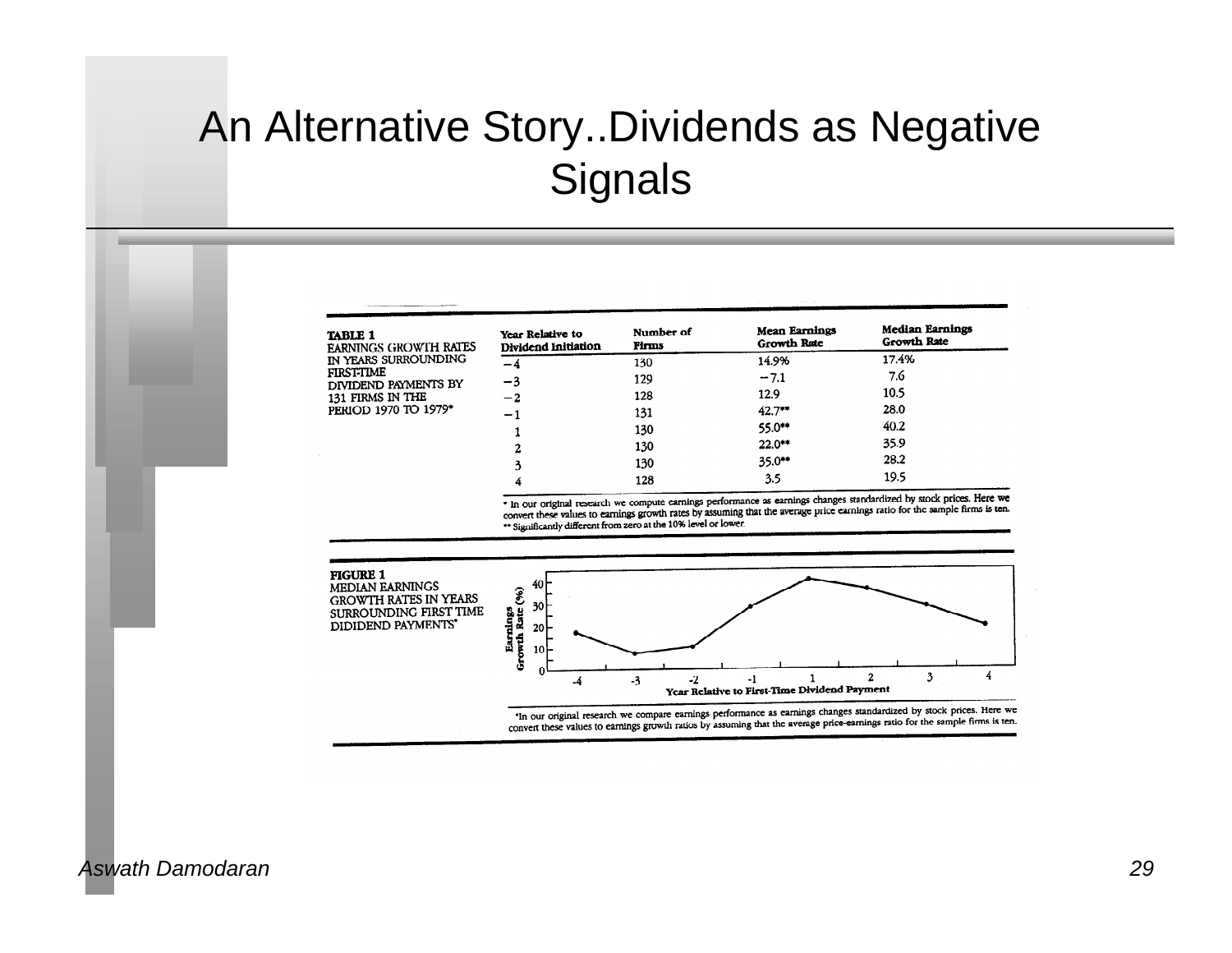#### The Wealth Transfer Hypothesis

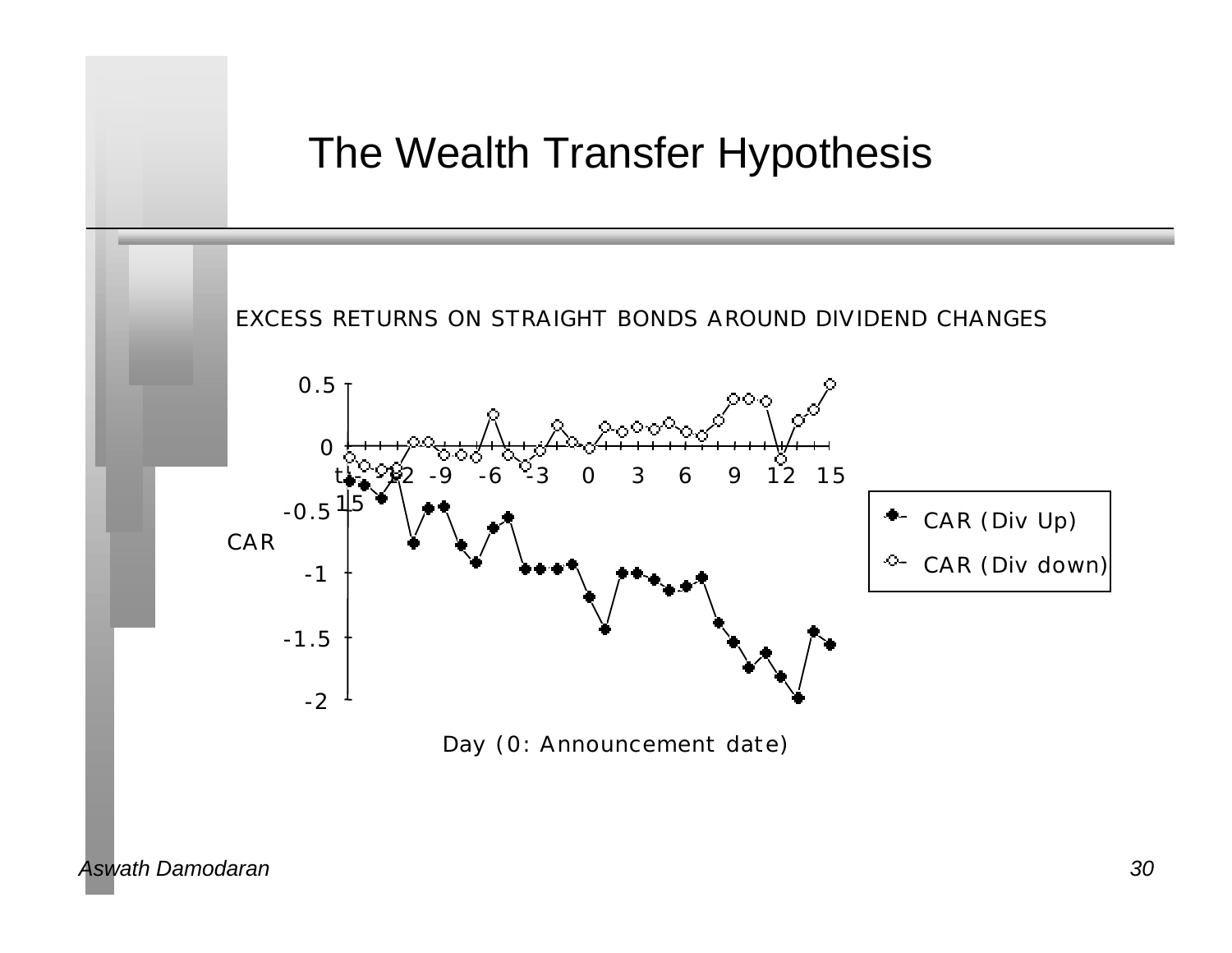#### Management Beliefs about Dividend Policy

- A firm's dividend payout ratio affects its stock price.
- Dividend payments operate as a signal to financial markets
- Dividend announcements provide information to financial markets.
- n Investors think that dividends are safer than retained earnings
- Investors are not indifferent between dividends and price appreciation.
- Stockholders are attracted to firms that have dividend policies that they like.